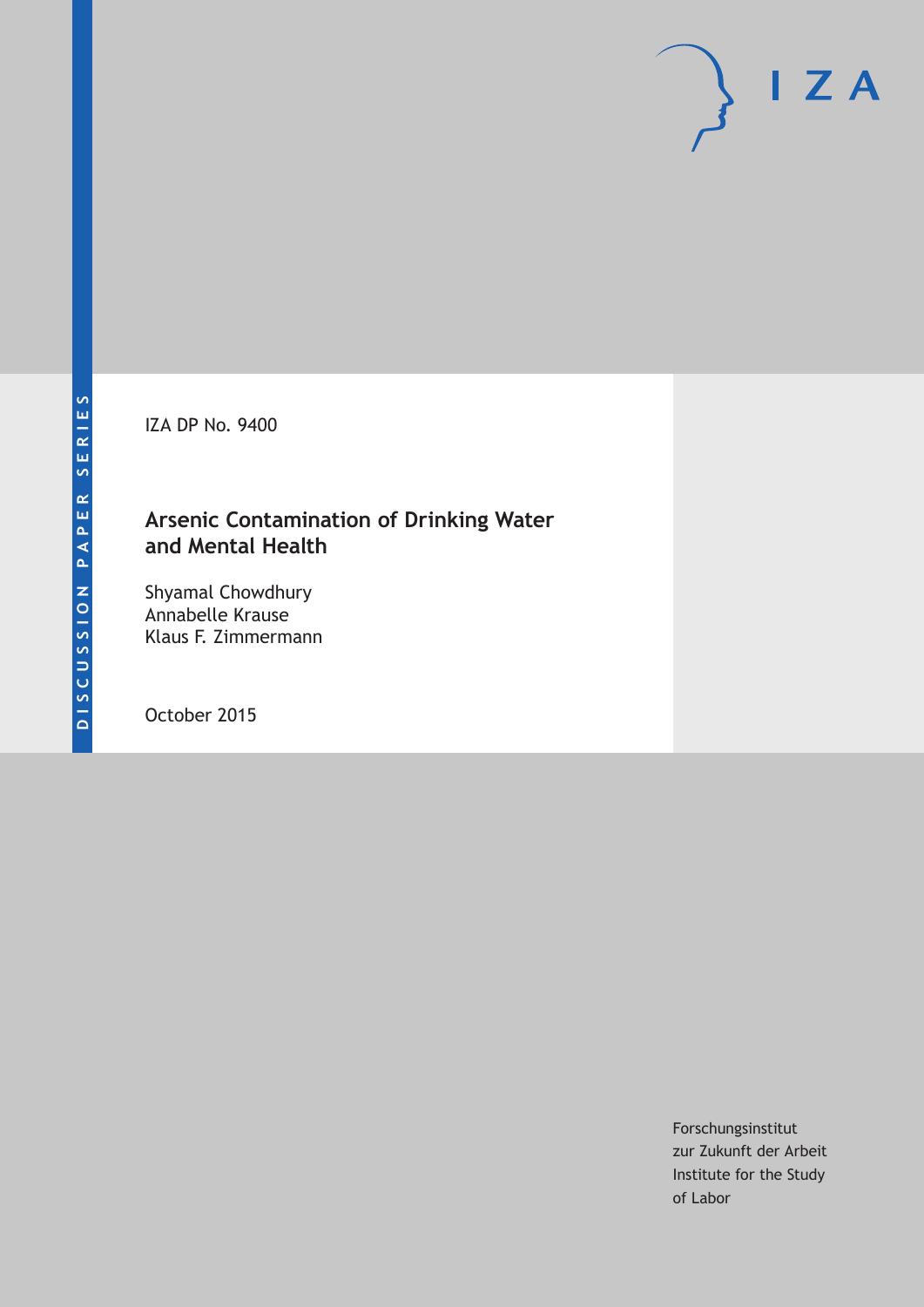# **Arsenic Contamination of Drinking Water and Mental Health**

## **Shyamal Chowdhury**

*University of Sydney and IZA*

#### **Annabelle Krause** *IZA*

### **Klaus F. Zimmermann**

*IZA and University of Bonn*

Discussion Paper No. 9400 October 2015

IZA

P.O. Box 7240 53072 Bonn Germany

Phone: +49-228-3894-0 Fax: +49-228-3894-180 E-mail: iza@iza.org

Any opinions expressed here are those of the author(s) and not those of IZA. Research published in this series may include views on policy, but the institute itself takes no institutional policy positions. The IZA research network is committed to the IZA Guiding Principles of Research Integrity.

The Institute for the Study of Labor (IZA) in Bonn is a local and virtual international research center and a place of communication between science, politics and business. IZA is an independent nonprofit organization supported by Deutsche Post Foundation. The center is associated with the University of Bonn and offers a stimulating research environment through its international network, workshops and conferences, data service, project support, research visits and doctoral program. IZA engages in (i) original and internationally competitive research in all fields of labor economics, (ii) development of policy concepts, and (iii) dissemination of research results and concepts to the interested public.

IZA Discussion Papers often represent preliminary work and are circulated to encourage discussion. Citation of such a paper should account for its provisional character. A revised version may be available directly from the author.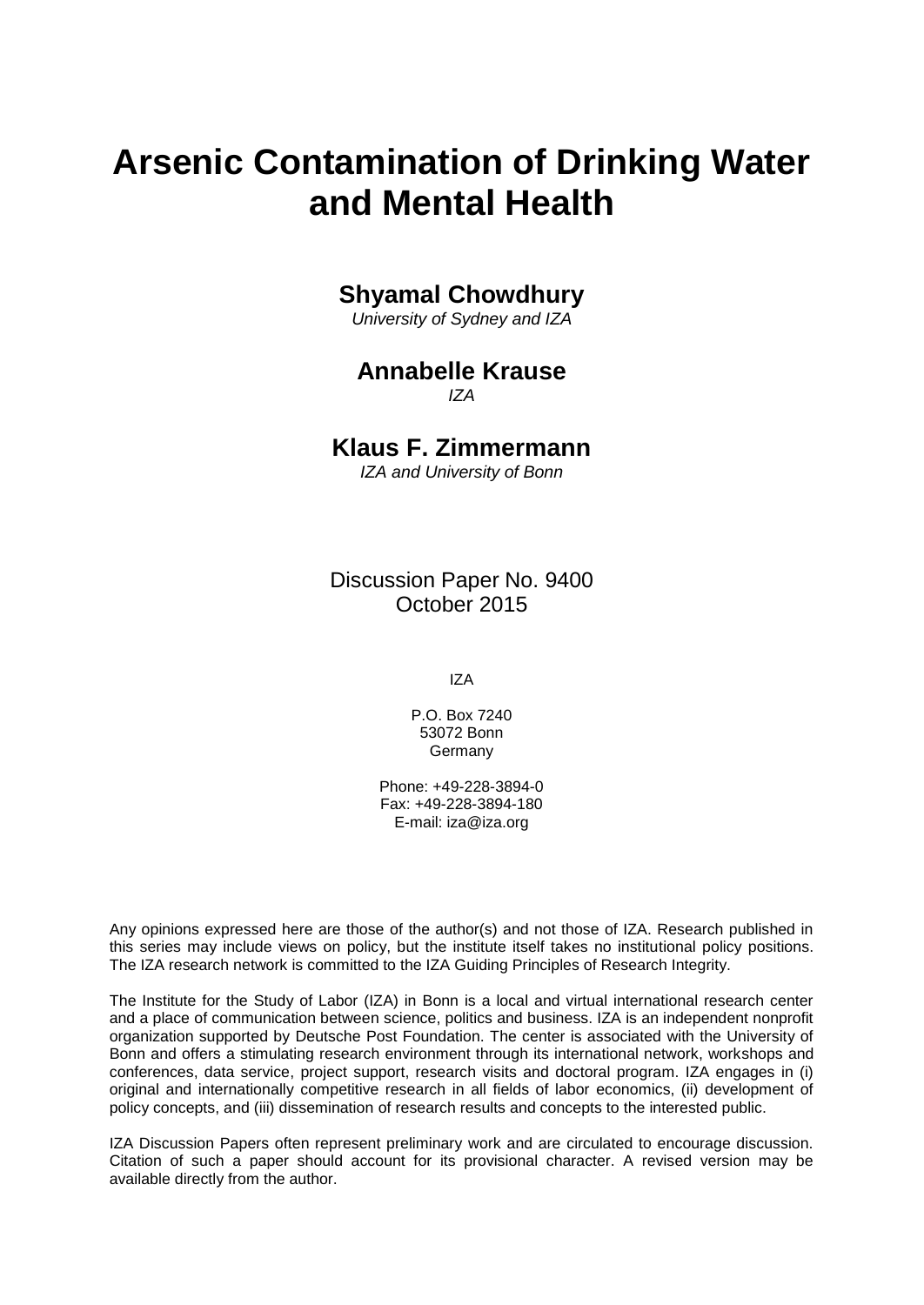IZA Discussion Paper No. 9400 October 2015

# **ABSTRACT**

# **Arsenic Contamination of Drinking Water and Mental Health\***

This paper investigates the effect of drinking arsenic contaminated water on mental health. Drinking water with an unsafe arsenic level for a prolonged period can lead to arsenicosis, which includes symptoms such as black spots on the skin and subsequent illnesses such as various cancers. We collected household survey data from Bangladesh, a country with wide arsenic contamination of groundwater to construct several measures for arsenic contamination that include the actual arsenic level in the respondent's tubewell (TW) and past institutional arsenic test results, as well as collected household members' arsenicosis symptoms and their physical and mental health. We find that suffering from an arsenicosis symptom is strongly negatively related to mental health, even more so than from other illnesses. Furthermore, individuals drinking from an untested TW have lower mental health and having to walk a longer distance to a TW also decreases mental health. Calculations of the costs of arsenic contamination reveal that the average individual would need to be compensated for suffering from an arsenicosis symptom by an amount as high as the average annual household income.

JEL Classification: Q53, I10, I31

Keywords: arsenic, water pollution, mental health, subjective well-being, environment, Bangladesh

Corresponding author:

 $\overline{a}$ 

Klaus F. Zimmermann IZA P.O. Box 7240 53072 Bonn Germany E-mail: [zimmermann@iza.org](mailto:zimmermann@iza.org)

<sup>&</sup>lt;sup>\*</sup> We thank conference participants at the 12<sup>th</sup> IZA Annual Migration Meeting (AM<sup>2</sup>) in Dakar, the 7<sup>th</sup> Annual Meeting on the Economics of Risky Behaviors in Izmir and the 3rd IZA Workshop: Labor Market Effects of Environmental Policies in Berlin as well as Victoria Finn for valuable comments and suggestions on earlier versions of this paper.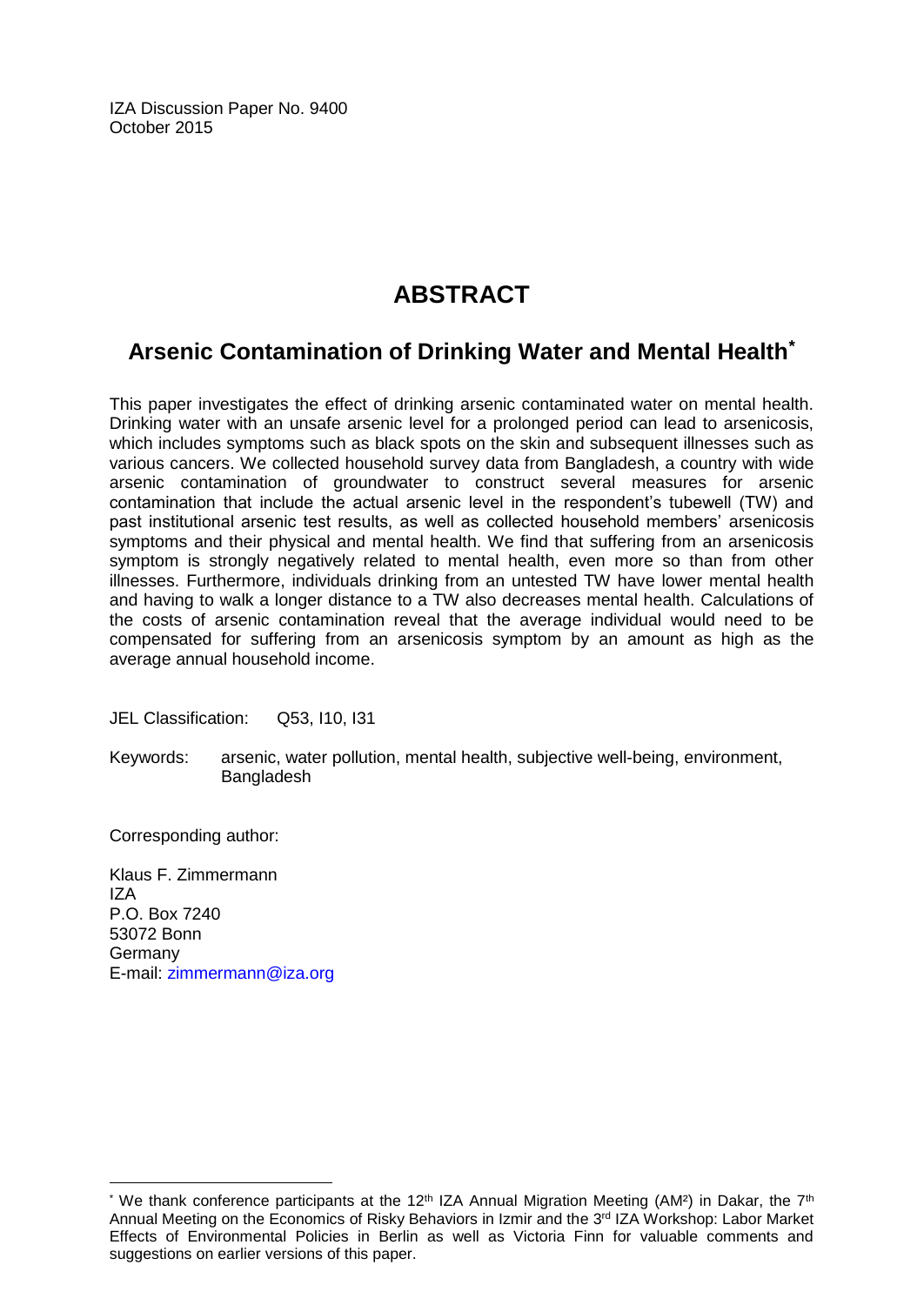#### **1 Introduction**

**.** 

The arsenic contamination of groundwater in Bangladesh is regarded as the largest poisoning of a population in history (Smith et al., 2000). It was caused by the reaction to the observation that surface water contaminated with diarrhea-causing bacteria contributed to high infant mortality rates. Therefore, United Nations Children's Fund (UNICEF) initiated the construction of tubewells (TW) in the 1970s to provide safe drinking water. However, the groundwater used for drinking and pumped up via the TW was not tested for arsenic before installation. Frequently drinking water contaminated with an unsafe level of arsenic over a prolonged time period can lead to arsenicosis<sup>1</sup>, which includes symptoms such as black spots on the skin and subsequent illnesses such as different cancers. <sup>2</sup> However, arsenic is a naturally occurring phenomenon in Bangladesh's groundwater and contamination may vary within short distances: a high-contaminated TW may be close to a low-contaminated TW (van Geen et al., 2002). Estimations reveal that about 20 million people in Bangladesh are at risk of drinking water that contains a level of arsenic higher than 50 μg/L, the maximum level permitted in Bangladesh; moreover, 45 million people are at risk of drinking water with a level higher than the WHO's maximum contaminant level of 10 μg/L (Flanagan et al., 2012).

This paper aims to analyze whether drinking arsenic contaminated water affects individuals' mental health. Mental health continues to be a largely unrecognized and under-researched topic in developing countries, particularly in Bangladesh, despite a seemingly high prevalence of mental disorders (Hossain et al., 2014). Moreover, this relationship is not yet understood, as there are very few other studies thus far. There is neuroscientific evidence showing that perinatal arsenic exposure may have long-lasting biochemical and behavioral effects on adult mouse offspring and results in depressive-like behavior (Martinez et al., 2008). Epidemiological and toxicological studies show that arsenic is a developmental neurotoxicant that affects intellectual functions such as IQ and memory in both children and adults as well as neural functions in animals (see, e.g., Tolins et al., 2014; Tyler and Allan, 2014). The few studies examining arsenic contamination and self-reported mental health or depression find a negative relationship between the two, but usually entail limited observations and only one measure of arsenic poisoning (see Brinkel et al., 2009 for a review; Keya, 2004 and Syed et al., 2012, for Bangladesh; Fujino et al., 2004, and Dang et al., 2008, for China; Zierold et al., 2004, for the U.S.).<sup>3</sup>

In contrast to the existing literature, we provide new evidence on this question in a quasi-randomized setting where exposure to arsenic contamination was unknown and distributed somewhat randomly (the household's initial choice of water source did not depend on its observed characteristics). This setting

<sup>&</sup>lt;sup>1</sup> Arsenicosis is the illness related to the effect of consuming arsenic contaminated water or food over a prolonged period. <sup>2</sup> Other diseases commonly associated with drinking unsafe levels of arsenic contaminated water include internal (bladder, kidney, lung) cancers, neurological effects, hypertension, cardiovascular disease, increases in miscarriages and premature delivery, decreased birth weights, as well as an increase in mortality (Smith et al., 2000; Kapaj et al., 2006; Argos et al., 2010). Moreover, Carson et al. (2011) find household labor supply, Asadullah and Chaudhury (2011) find children's test scores, and Pitt et al (2012) find productivity to be negatively affected by arsenic exposure.

<sup>&</sup>lt;sup>3</sup> One study using life satisfaction instead of mental health includes Asadullah and Chaudhury (2011), who find that arsenic exposure negatively affects children's life satisfaction.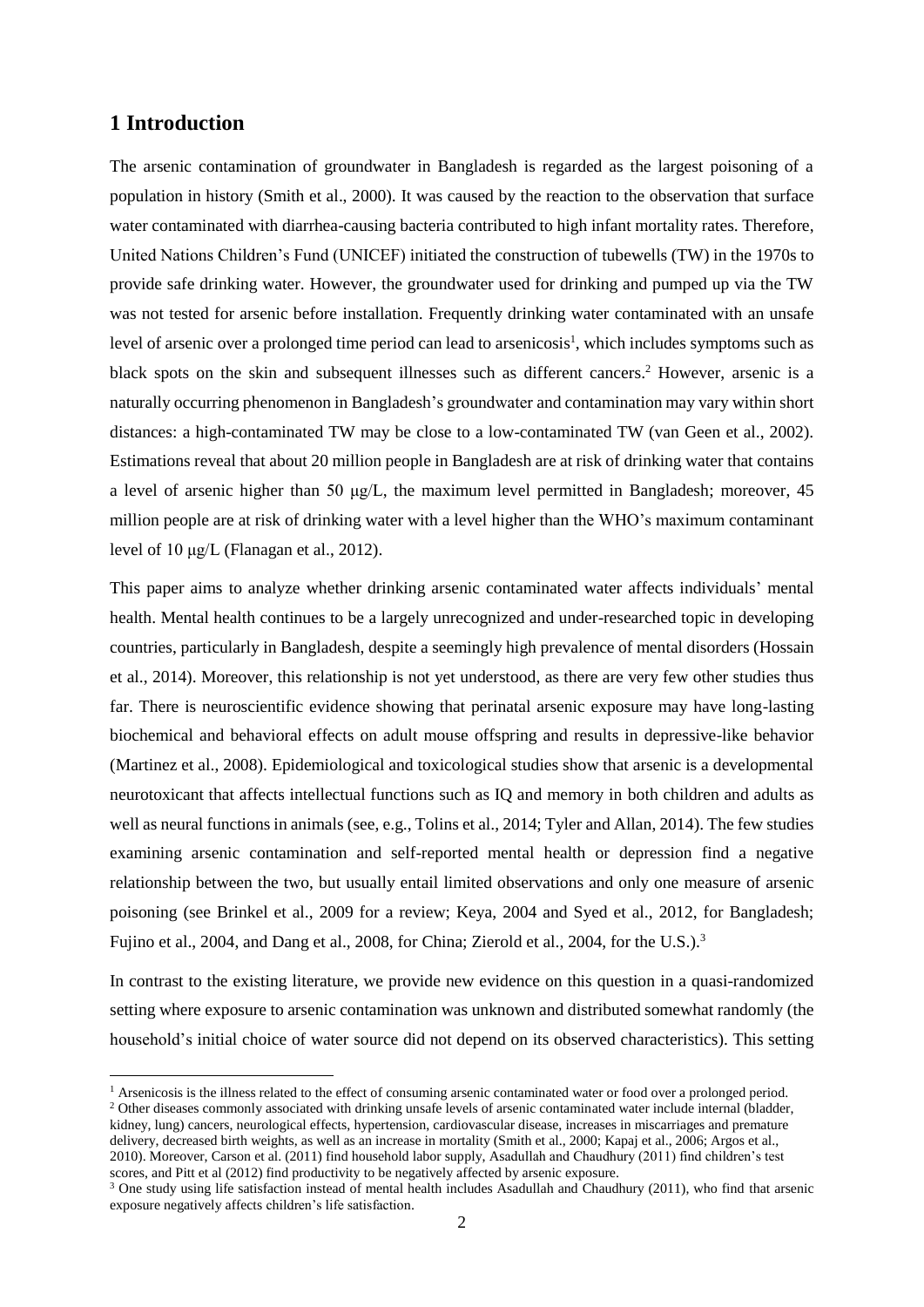has been augmented with very rich, relatively large household and community data that include the history of water source and TW usage, objective measures of arsenic exposure, arsenicosis, as well as other demographic, socioeconomic, and health information. Previously such comprehensive information had not been available to study this topic. Our measure of mental health is the GHQ-12 (General Health Questionnaire) score, which is a widely used measure of psychological distress (Argyle, 2001). The GHQ-12's validity to assess psychological well-being has been shown by numerous studies including, e.g., Hardy et al. (1999), Quek et al. (2001), Tait et al. (2003), Navarro et al. (2007) and Sánchez-López and Dresch (2008). Besides wide usage in the psychology and medical literature, it has also been applied by economists (e.g., Clark, 2003; Gardner and Oswald, 2007; Akay et al., 2014). Our study contributes to three types of literature: a) environmental economics (see, e.g., Graff Zivin and Neidell, 2013, for a comprehensive overview), b) "envirodevonomics," which combines environmental and development economics (Greenstone and Jack, 2015), and c) environment and subjective well-being (Frey et al., 2010). This research is part of a substantial effort among economists to make subjective measures part of the economic discipline (Kahneman et al., 1997; Kahneman, and Sugden, 2005).

We envisage three possible channels through which unsafe arsenic levels in drinking water may affect mental health: physiological, social, and psychological. The physiological channel can occur due to two reasons: first, drinking arsenic contaminated water may affect certain brain functions and in turn directly increase the probability of depression (Martinez et al., 2008). Second, individuals affected by arsenicosis may actually feel sick, which has been shown to be related to lower mental health (Dolan et al., 2008). Arsenic may affect individuals socially if arsenicosis patients suffer from discrimination and social exclusion. There is some evidence showing that arsenicosis is sometimes believed to be contagious and that victims are socially stigmatized (George et al., 2013; Hassan et al., 2005; Brinkel et al., 2009). Suffering from arsenicosis symptoms should therefore lead to a decrease in mental health. A third channel, which is somewhat connected to the other two but refers to a different mechanism, is the psychological channel. Individuals may start worrying about their health, future or family (Schwartz and Melech, 2000) when they or one of their family members have arsenicosis symptoms, or when they drink out of a red or unlabeled TW.<sup>4</sup> Again arsenicosis symptoms would lead to lower mental health. Hence we hypothesize that if arsenic contamination of drinking water is related to mental health, there will be a negative relationship.

This paper is organized as follows: Section 2 describes the data and sample. Section 3 provides the results of the empirical analysis, Section 4 presents the sensitivity analysis, and Section 5 concludes.

 $\overline{\phantom{a}}$ 

<sup>4</sup> The government and select NGOs have tested a number of TWs, which they then labeled green if the water is safe to drink and red if the arsenic level is too high thus making the water unsafe to drink.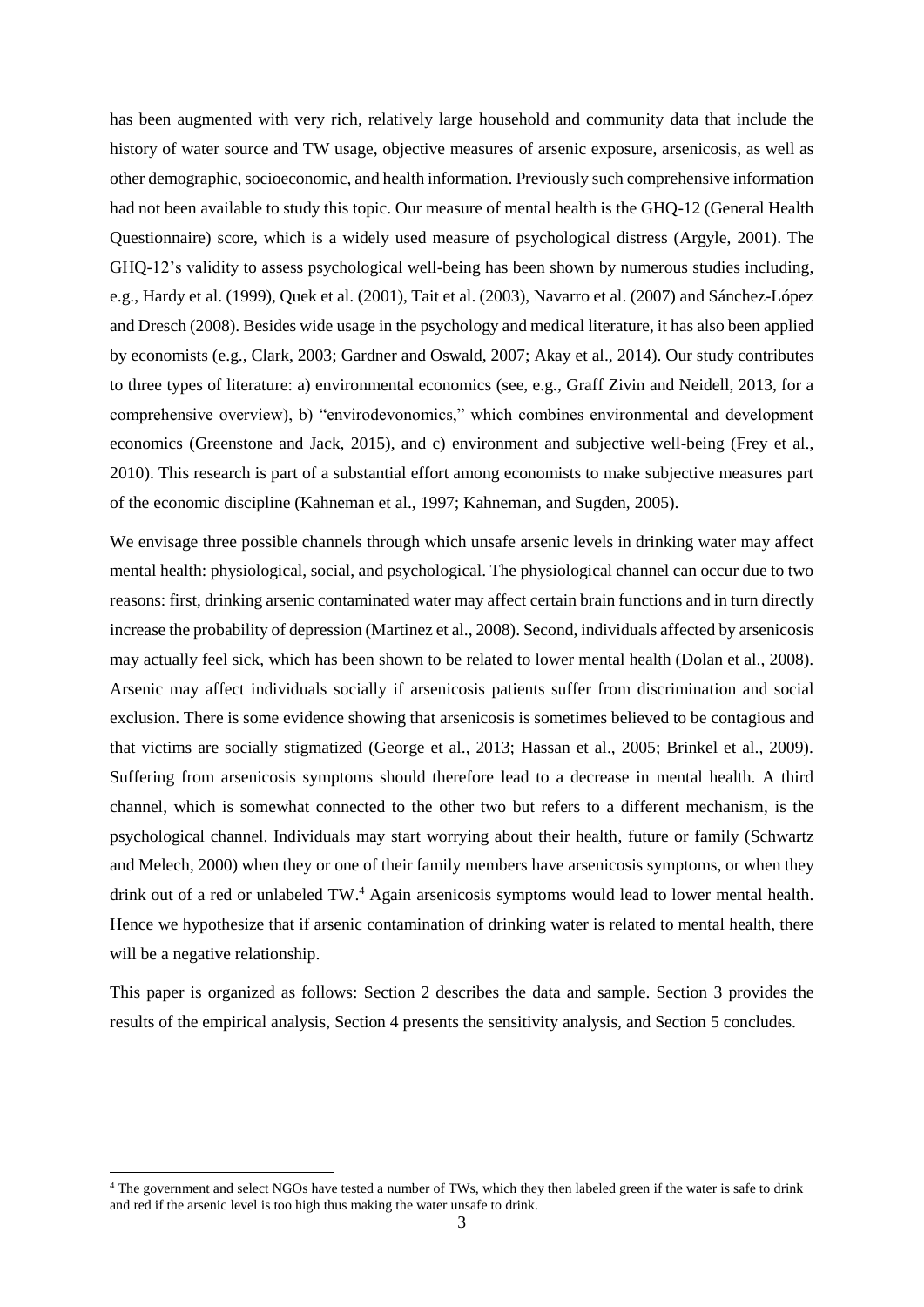#### **2 Data and Sample**

The data we use for the empirical analysis comes from the *Dataset on Arsenic Contamination, Labor Supply, Health and Wellbeing – a primary data set* that we constructed from four Bangladeshi districts: Chandpur, Gopalgonj, Netrokona, and Sunamgonj. In selecting districts, we considered three sources. The first was a survey of 3,534 boreholes from 61 of the 64 Bangladeshi districts according to the British Geological Survey (BGS). Based on this data, we constructed the proportion of households in the district that had arsenic levels greater than 10 μg/L and 50 μg/L. The next two sources were from the Department of Public Health and Engineering (DPHE) TW census conducted between 1999 and 2002, and the 2009 Multiple Indicator Cluster Survey (MICS) conducted by the Bangladesh Bureau of Statistics and United Nations Children's Fund (UNICEF). We then followed a two-step simple random sampling procedure, where in the first step we randomly selected 150 villages/clusters from four districts. Including a village for random selection was contingent on fulfilling two criteria: first, the DPHE conducted its TW census in that village in 1999–2002, and second, there was at least one (partner) MFI/NGO currently operating in that village/sub-district. In the second step, 30 households were randomly selected from each village.

In total, 30 households in 150 villages were interviewed in 2014, resulting in 4,500 households in the entire dataset. The household survey comprises information on the following: the history of TW use, current and past drinking water sources, information about education, height and weight, chronic and temporary illness, demographic information, migration history, housing conditions, labor supply, and income. Moreover, a TW census was conducted in all 150 villages. For each TW, this census recorded its precise arsenic level, its exact geographical location (latitude and longitude), the establishment date, and whether or not the TW is labeled for arsenic contamination.

We investigate the following measures of arsenic contamination: 1) suffering from an arsenicosis symptom (including darkening of skin on palms, dark spots on the body, keratosis, cardiovascular disorder, and respiratory disorder), 2) the current level of arsenic measured in  $\mu/L$  in the TWs sourced for drinking water, 3) distance to TW used for drinking water in minutes walking, 4) duration of drinking out of the TW used for drinking water in years, and 5) the TW color. The TW coloring includes a) the result of an awareness scheme implemented by the government (and NGOs in some instances) where contaminated TWs were painted red and safe ones painted green according to their level of arsenic (selfreported by respondents), b) if the individual is currently drinking from a red, green, or unlabeled TW (also self-reported), and c) the interviewer's observation about a red, green, or unlabeled TW. These three information sources about the color can differ due to fading colors over time, for example a once painted red TW may no longer hold the cautionary color today, or because of respondents' differing memories.

The mental health measure we use is the GHQ-12 score (Goldberg and Williams, 1988). It consists of 12 questions related to the respondents' well-being in the past few weeks, such as their ability to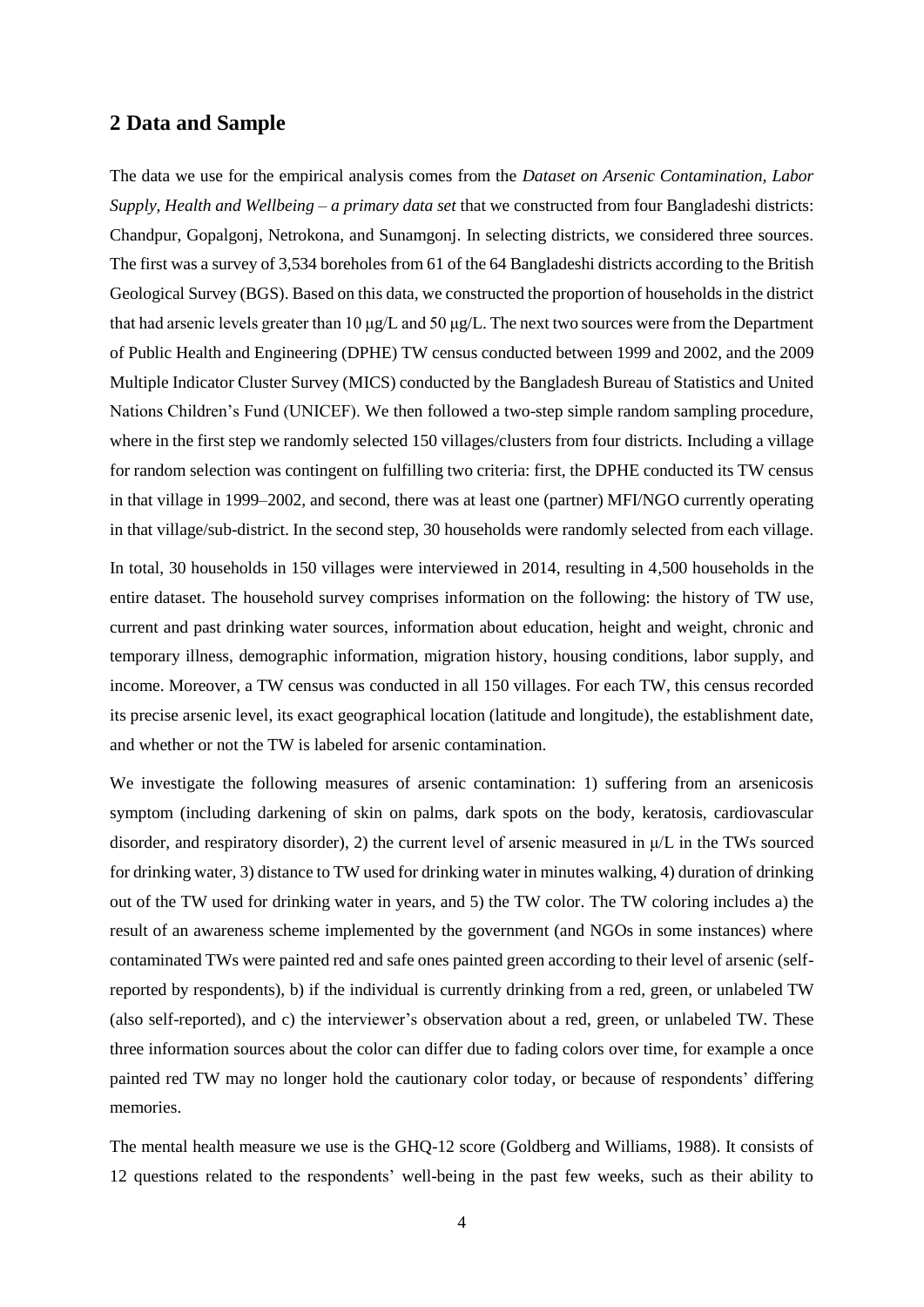concentrate and the occurrence of worry, stress, depression, and self-confidence.<sup>5</sup> The answer possibilities range between 1 and 4, where a higher value refers to a more negative feeling. One person per household, preferably the household head, responded to the survey on this issue. We sum each respondent's answers to an index score ranging from 0 to 36. Importantly and for the ease of interpretation, we reversed the scale in our empirical analysis, so that higher values of the final score indicate better mental health.<sup>6</sup> We also calculate two different versions of the GHQ-12 score for robustness checks. First, we calculate a score ranging from 0 to 12, which is the GHQ caseness score. To calculate this score, we sum the answers to the two low mental health categories. The scale is again reversed so that a higher value reflects better mental health. Second, the GHQ-12 caseness score is transformed into a dummy variable equal to 1 if the 12-scale GHQ score lies between 9 and 12. Individuals are regarded as a 'case' and should receive further attention for psychiatric treatment if the GHQ-12 caseness dummy is equal to 0 (Jackson, 2007).

The final sample for our analysis decreases to 4,099 individuals due to the fact that only one individual per household is asked about his or her mental health and due to missing information in other variables of interest. Table 1 displays summary statistics of the variables used in the analysis. The mental health variable has an overall mean of 24 (on a scale from 0 to 36). The number is a bit lower than the one from Akay et al. (2014), who analyze a sample of rural-to-urban migrants in China. The average of the GHQ-12 score in their study is around 28. Moreover, the average 12-point scale of the GHQ-12 score amounts to 9 in our sample, which is also slightly lower than the average of 10 of the working age population in Britain (see Clark, 2003). 30 percent of our sample can be regarded as mentally unhealthy and would need medical treatment which is again higher than the corresponding number in Clark (2003), namely 19 percent. The prevalence of mental disorders in Bangladesh detected in the literature varies from 6.5 to 31.0 percent among adults (Hossain et al., 2014).

Almost 5 percent of the sample suffers from an arsenicosis symptom themselves and another 7 percent of all households have at least one member other than the respondent with an arsenicosis symptom. Therefore in total about 12 percent of households have at least one member suffering from an arsenicosis symptom. 17 percent of respondents say they drink from a green TW, 11 percent from a red TW and the vast majority of 72 percent drinks from an unlabeled TW. However, about half of the TWs were tested in the past and found that 29 percent were labeled green and 19 percent were red. The interviewers checked the color on all tested TWs and interestingly they observe even fewer colored labels than the respondents: only 5 percent green and 4 percent red. Although the survey question to the respondents about the color on their current TW asks for how the TW *is* labeled, not *was* labeled, the difference in

**.** 

<sup>&</sup>lt;sup>5</sup> Six of the questions are negatively phrased and the other six are positively phrased. Hankins (2008) shows that the variances of the responses to the negatively phrased items were significantly higher, which may bias the results; a model with correlated error terms on the negatively phrased items could resolve this bias. In our case, only three out of six negatively phrased items have higher variances, so we assume that the potential bias is rather small and therefore use the regular GHQ-12 measure. <sup>6</sup> Reversing the GHQ scale in the empirical analysis is not uncommon; other studies doing so include Akay et al. (2014) and Clark (2003).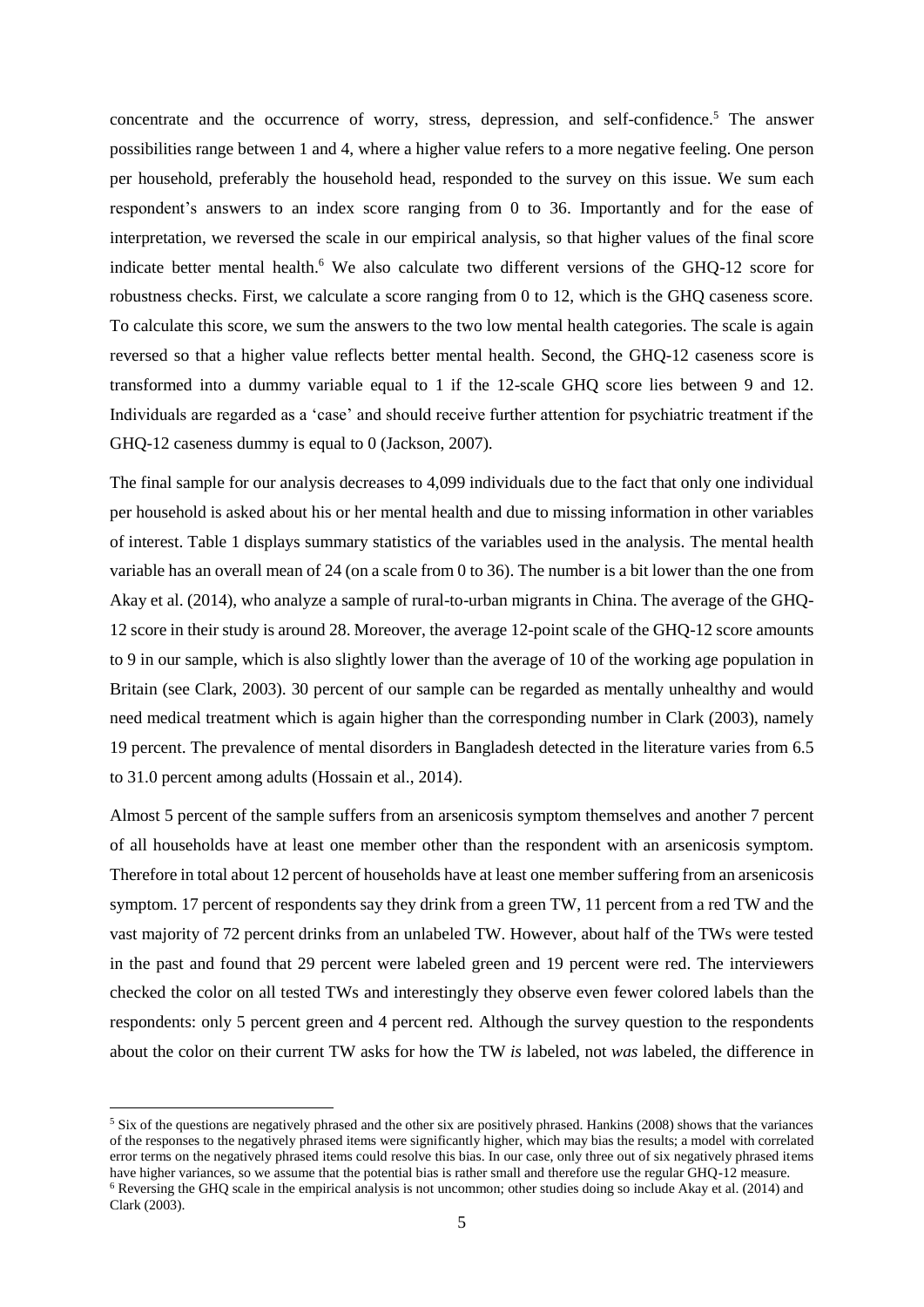answers could be due to respondents giving information not only about the current state of the TW color, but rather mixing it with what they remember from when the TW still had a color. The average arsenic level in the TWs amounts to 99 μg/L where the highest level observed is 720 μg/L. This is clearly much higher than both the maximum 50 μg/L allowed by the Bangladeshi government and the 10 μg/L maximum that the WHO recommends. However, half of the sample is using TWs that exceed the national threshold of 50 μg/L. It takes about one minute on average to walk to the TW and people have been using theirs for around 10 years. Almost half of the respondents either own a TW or there is a TW on their compound. Basically the entire sample uses TW water for drinking (99.4 percent) and about two thirds also use it for cooking.

Two thirds of the sample are female and accordingly almost 60 percent are spouses whereas one third are household heads. A large majority of 92 percent is married. On average the respondents are 39 years old and there are 2.3 children in a household. About 42 percent of the sample is illiterate, which aligns with the CIA World Factbook's recent literacy estimate of 61.5 percent in 2015.<sup>7</sup> Eight percent of the sample has at least a secondary school certificate (SSC); this is in line with the Bangladesh Household Income and Expenditure Survey's finding of 8.9 percent for rural areas (Bangladesh Bureau of Statistics, 2011). The majority of the sample has worked in the last 7 days and the annual household income amounts to 141,740 Taka (about 1,620 Euro), which is slightly higher than the 2010 rural national average of 115,776 Taka (Bangladesh Bureau of Statistics, 2011). Half of the respondents live in households where at least one member migrated in the past year and on average about 20 relatives live in the same village. The Body Mass Index (BMI) is around 21, which aligns with the results of the Bangladesh Demographic and Health Survey 2011. <sup>8</sup> 36 percent of the respondents were ill in the past month and on average a respondent had about 11 sick days over the past year.

#### **3 Empirical Analysis**

 $\overline{\phantom{a}}$ 

We investigate the effect of arsenic contamination of drinking water on mental health by performing stepwise linear probability regressions in the first part of our empirical analysis. We report the results of unconditional and conditional regressions incorporating covariates that are usually included in subjective well-being regressions plus some variables that are specific to the rural setting in Bangladesh. Our estimated equation is as follows:

$$
MH_{ij} = \sum Arsenic_{ij} + \sum X_{ij} + \gamma_j + \varepsilon_{ij}, \quad (1)
$$

where  $MH_{ij}$  is the level of mental health measured by the GHQ-12 score reported by individual *i* in village *j. Arsenic<sub>ij</sub>* is a vector of variables on arsenic contamination. These include suffering from an arsenicosis symptom (the respondent or another household member), drinking from a red or unlabeled

<sup>7</sup> Se[e https://www.cia.gov/library/publications/the-world-factbook/fields/print\\_2103.html](https://www.cia.gov/library/publications/the-world-factbook/fields/print_2103.html) for details.

<sup>&</sup>lt;sup>8</sup> Se[e http://dhsprogram.com/publications/publication-fr265-dhs-final-reports.cfm](http://dhsprogram.com/publications/publication-fr265-dhs-final-reports.cfm) for the report.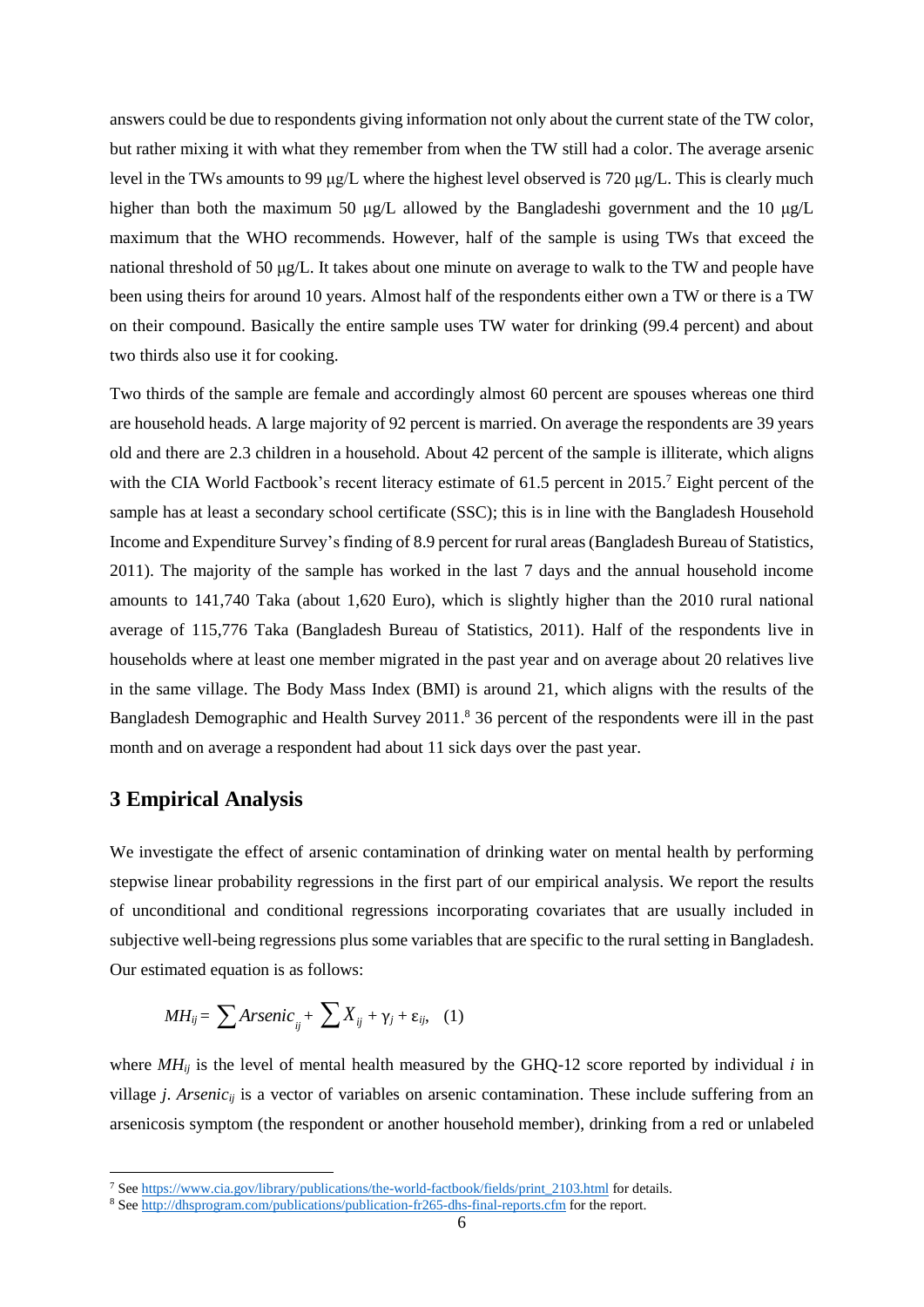TW, drinking from a TW that was tested or was not tested, drinking from a TW where the interviewer observes a red or no color, the arsenic level in the TW (in μg/L), the walking distance to the TW in minutes and the duration of TW usage in years. The vector  $X_{ij}$  contains personal variables of the respondent as well as some variables on the household level. These variables include gender, relation to household head, marital status, age and age squared, number of children in the household, education, working status, log of annual household income (in Bangladeshi Taka), whether a household member migrated in the past year, the number of relatives in the village, BMI and BMI squared, and information about physical health. γ*<sup>j</sup>* denotes a village fixed effect (FE). However, since we do not wish to rule out the between-village variation from the beginning, we include village fixed effects as a robustness check and in certain regressions where it is reasonable to include them. ε*ij* denotes the error term. The standard errors in the regressions are clustered at the village level.

Table 2 contains the results of including all measures of arsenic contamination and TW usage in separate unconditional and conditional regressions. Columns (1) to (7) show the unconditional regressions, which suggest a clearly negative relation between having an arsenicosis symptom and mental health. These individuals may feel physically ill, leading to lower mental health, they may worry about their future due to the arsenic poisoning, or they are being discriminated against in their village due to their symptoms. Moreover, drinking out of an untested TW is also associated with lower mental health. This may be due to an uncomfortable feeling of uncertainty about the TW's true arsenic level. A higher level of arsenic slightly lowers mental health, as does a longer distance to the TW. Except for the TW's arsenic level, all results stay robust when introducing control variables (see Columns (8) to (14); for the full list of control variables, please refer to Table A1). We decide to keep the statistically significant variables in further regressions.

In Table 3, we add the information about other household members' arsenicosis symptoms and other illnesses as regressors. The results show first that there is a larger effect of suffering from an arsenicosis symptom than from a different illness. Second, it significantly lowers mental health if household members suffer from an arsenicosis symptom or from other illnesses, but these effects are smaller than the respective ones when the individual him- or herself suffers from the respective illness.<sup>9</sup> Third, it is more detrimental for mental health if a household member has an arsenicosis symptom than another illness. These results show that suffering from an arsenicosis symptom appears to have a more negative relation to mental health than being sick in general.

Table 4 shows the regression results by gender. It shows that men are slightly more affected by having an arsenicosis symptom and by living with an individual who suffers from that kind of symptom. However, men are slightly less affected if another household member suffers from a different illness. Moreover, the negative effect of drinking from an untested TW is only significant for women, which

**.** 

<sup>&</sup>lt;sup>9</sup> It would certainly be interesting to investigate whether respondents are even more affected when a child in the household has an arsenicosis symptom rather than another adult member. However, the number of observations in the sample does not allow for a separate analysis.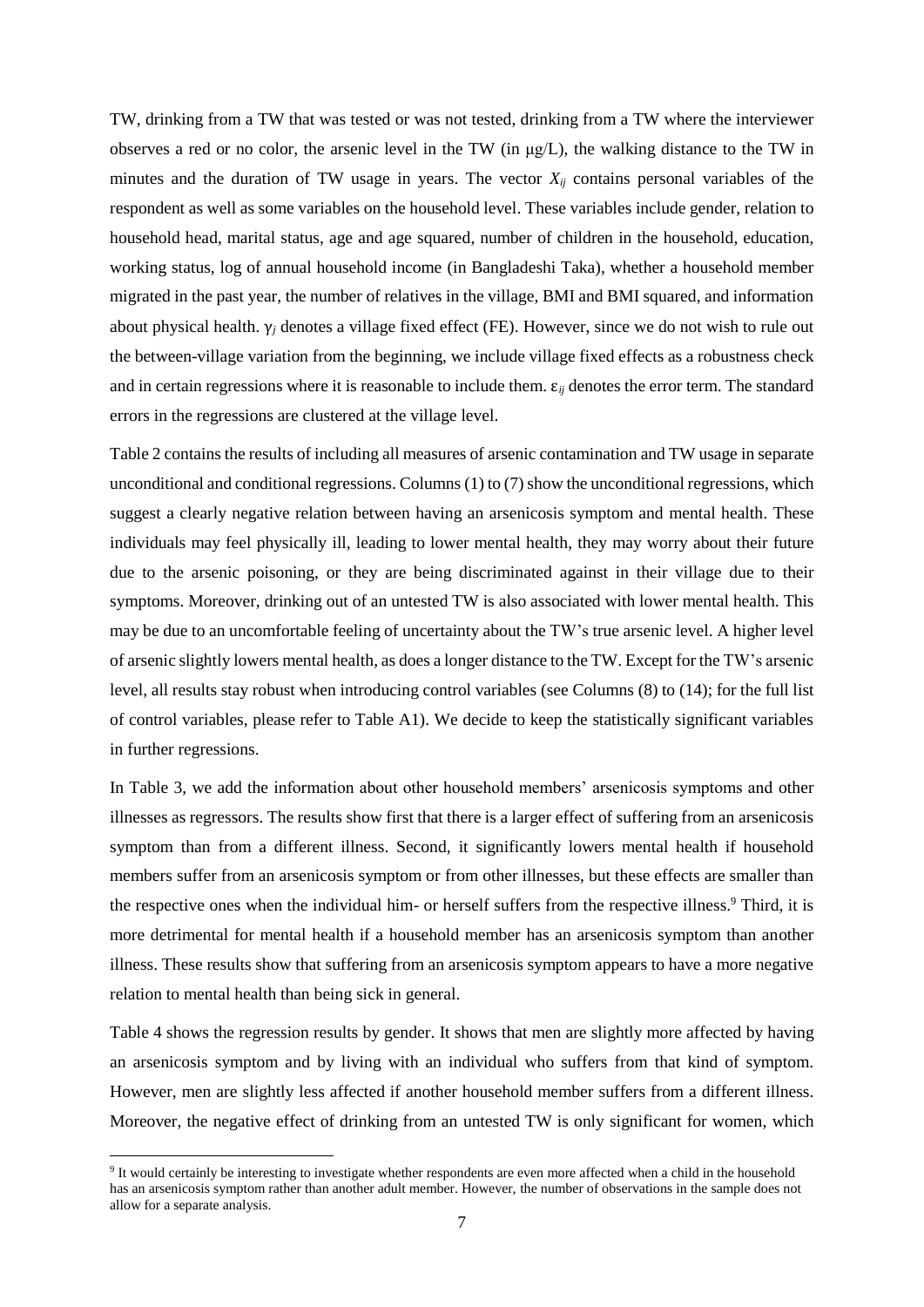might be due to the fact that it is mainly women who go get the water and therefore might be more aware of the TW color marks.

The respondents in the sample probably do not only ingest arsenic via drinking water, but also via the food they eat, especially rice (see, e.g., Williams et al., 2006). Unfortunately, we have no detailed information on food intake, but are able to include information about whether they use TW water for drinking or cooking (boiling water does not affect arsenic levels), which gives an approximation of the non-drinking water related intake of arsenic. <sup>10</sup> Table 5 shows the results. First, the dummy variables on the TW water used for drinking and cooking do not change the effects of the arsenic variables already included in the former regressions. Second, using TW water for cooking is significantly positively related to mental health, at least without controlling for village FE. This effect can be due to the easier access to TW water than to other water sources, e.g. surface water, which individuals have to put in extra effort to collect.

So far, the paper has not taken into account the endogeneity issue that threatens properly identifying the effect of arsenic symptoms. Up until 1998 people in Bangladesh were unaware of the arsenic contamination and were therefore most likely obtaining water from the closest TW. Thus, the intake of arsenic was quasi randomly distributed. In 1999 the arsenic issue was publicized and institutional tests of arsenic levels in the then-existent TWs began. When this public campaign ended in 2002, lots of TWs installed thereafter were not tested. Therefore, 1998 is the last time when TW choice was clearly exogenous, or in other words, not dependent on arsenic. Since then drinking from a contaminated TW has not been random but also a choice in the sense that individuals were able to switch to existent or newly installed TWs to avoid high arsenic concentrations. Therefore people who suffer from an arsenicosis symptom might be very different from people who do not suffer from one if they switched TWs due to arsenic contamination. There might be one or several variables affecting the choice to use a contaminated TW (if it is known to be contaminated) and mental health at the same time, in which case our baseline results would display a spurious relationship. By taking the history of TW use into account, one would be able to reduce this endogeneity issue related to potentially switching TWs and the probability of developing symptoms. Moreover, if we can show that switching the TW is related to the distance to the TW rather than to its arsenic level, the probability of developing an arsenicosis symptom would not be related to households' specific switching behavior so that our baseline results would not suffer from a severe bias.

We approach this issue by first checking whether the household characteristics are in any way related to the level of arsenic in the nearest TW in 1998, when the arsenic contamination issue was still unrevealed. We use geographical information on TW location (latitude and longitude) and calculate the distance between the house and the closest TW in 1998. Moreover, since we only know the current level

 $\overline{\phantom{a}}$ 

<sup>&</sup>lt;sup>10</sup> Even if we had information about food intake, we would not know the actual level of arsenic ingested unless each food item is tested for it. This is because food is often purchased in the market and is not labelled for arsenic status.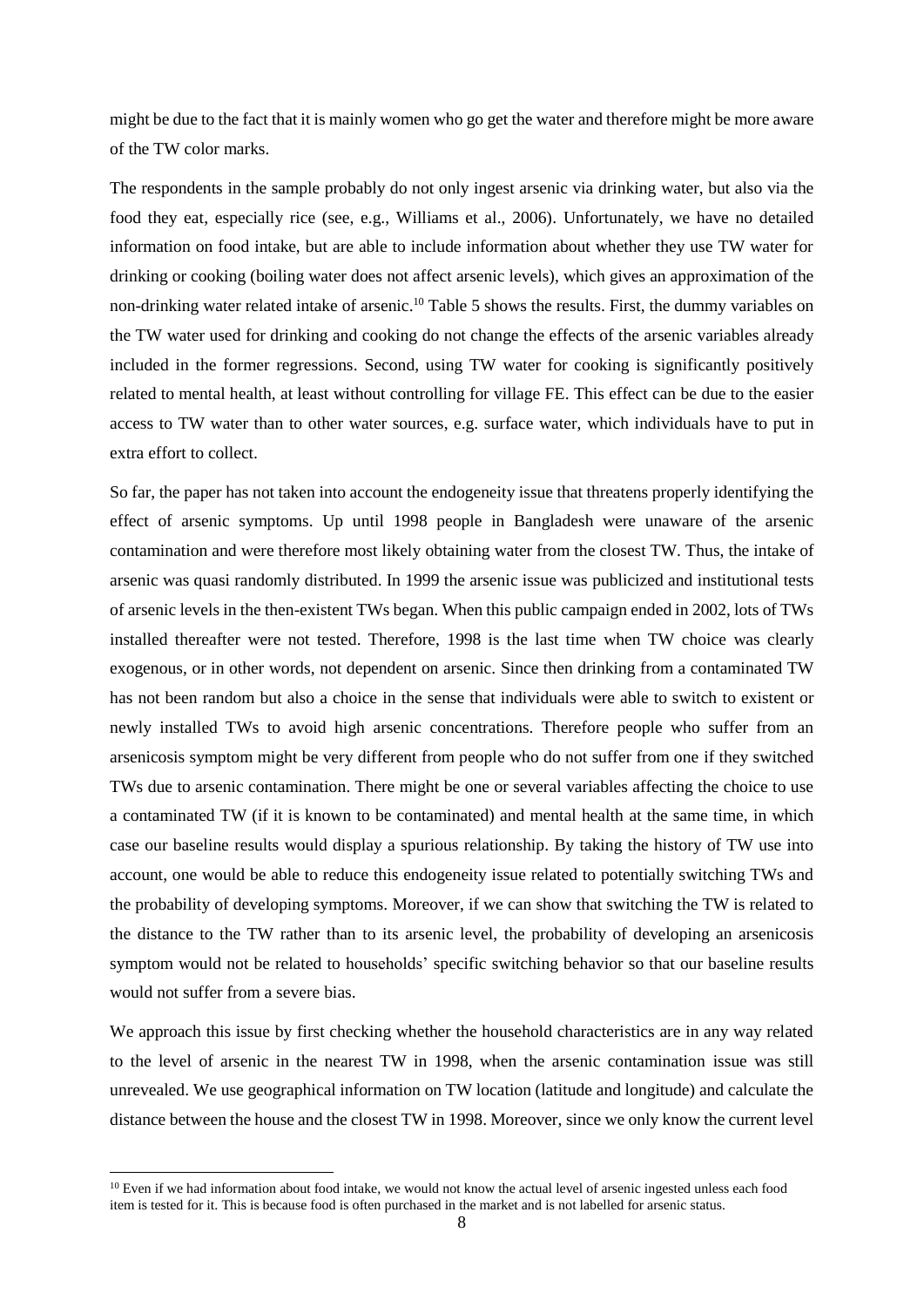of arsenic in the TWs, we approximate the 1998 level by adjusting the current arsenic level in the respective TWs to the yearly arsenic increase of about two percent (see van Geen et al., 2003). Table 6 shows the results of regressing the level of arsenic in the closest TW in 1998 on basic household characteristics including the household head and spouse's education, the household head's age, the annual household income, the household size, the number of children 16 years and older, and village fixed effects. The results show no significant relationship between household characteristics and the level of arsenic in the TWs in 1998, which can be seen as a confirmation of a quasi-random distribution of arsenic in 1998 across households.

Next, we turn to the reasons for switching TWs. If we can show that switching TWs primarily depends on the distance to the TW rather than on its arsenic level, we can be more confident that our baseline results are not biased in the sense that individuals who switched TWs because of arsenic might have a different probability of developing arsenicosis symptoms and at the same time different mental health levels. In that case the results would rather display a spurious relationship between arsenicosis symptoms and mental health. We investigate the determinants of switching TWs first by looking at self-reports on the reasons for TW switching and second by regressing the probability to have switched TWs on the distance between TWs and their arsenic levels in a three-equation-system. Table 7 shows the distribution of answers to a survey question on why people switched TWs. All respondents who have ever switched a TW were asked and 96 percent claim that they switched because their current TW is closer to their house than the former one. It is important to know that new TWs are being installed over time so that there are more TWs to choose from today than in, e.g., 1998. Only about three percent of the sample say they have switched because the new TW is arsenic free. These numbers support the assumption that it is the distance that matters for TW switching.

Moreover, we estimate a recursive three-equation-system via seemingly unrelated regression (SUR) to account for residual correlation across the equations. The first equation determines the decision to switch TWs after 1998. We again use geographical information of TW location and calculate the difference between the closest TW in 1998 (2003) and the closest TW in 2003 (2014) to get an indicator about how distances change over time. As before, we would like to test whether individuals switch because of distance or arsenic so we also include dummy variables on the level of arsenic in 1998 (2003) above 50 μg/L which is the cutoff for coloring the TW red instead of green. We include information about the time span between 1998–2003 and 2003–2014 to have a more informative picture about the distribution of TWs.<sup>11</sup> In the second equation we check whether the probability of a symptom depends on whether the individual switched their TW and the (exogenous) arsenic level in 1998, also adding a squared and

**.** 

<sup>&</sup>lt;sup>11</sup> Only the 1998 variables are really exogenous. When estimating these regressions without the information on 2003–2014 for distance and arsenic level, all the results stay the same. Only the dummy on the arsenic level above 50 μg/L in 1998 is significantly negatively related to switching at the 10 percent level when not including village fixed effects.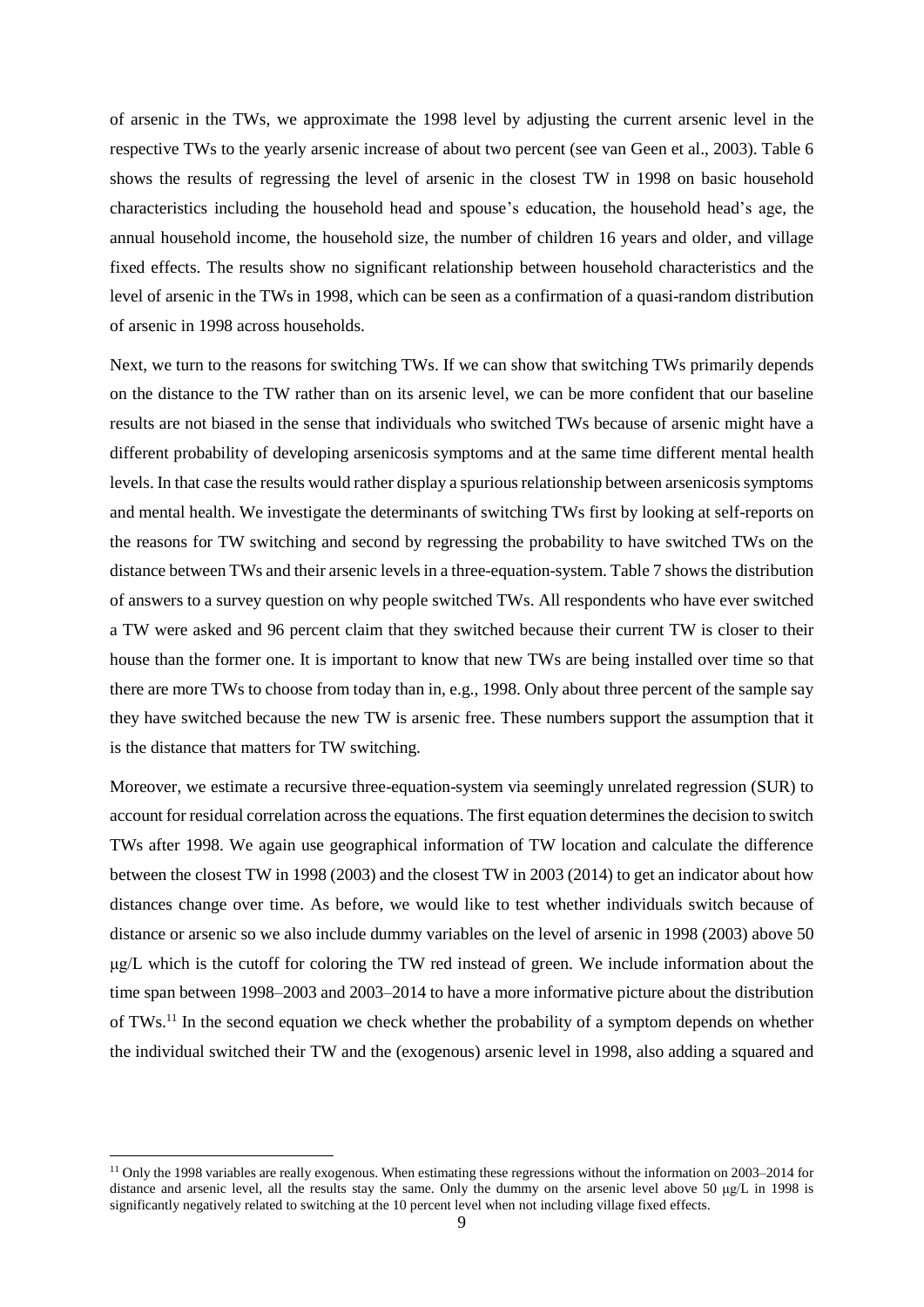cubic term to account for possible non-linearities. The third equation is our main regression with mental health as a dependent variable.<sup>12</sup>

The number of observations in the SUR estimations decreases to 3,756 due to missing observations of distance measures that are related to unmeasured geographic locations of TWs, e.g. those that are now broken but were in use in 1998. Table 8 shows the SUR results without (Column (1)) and with village fixed effects (Column (2)). Indeed, a closer distance to a new TW in 2003 (2014) compared to 1998 (2003) increases the probability to switch TWs, whereas a risky level of arsenic is not related to switching. This confirms the hypothesis that people do not switch TWs because of arsenic and resembles the self-reported reasons for TW switching. Moreover, the results of the second equation with symptom as a dependent variable shows that switching TWs does not significantly affect the probability of developing a symptom, but that the level of arsenic in 1998 does so, in a non-linear way. Column (2) shows that the squared term is significantly negative and the cubic term significantly positive. Presumably rather high levels of arsenic contribute to developing an arsenicosis symptom. The negative effect of symptom on mental health is not altered using this SUR specification, and remains significantly negative.

Since the SUR estimations do take into account the recursive system in which we are interested, but do not use predictions of the prior dependent variables in the subsequent regressions, we also use an instrumental variable approach. We use a cubic specification plus two dummies for high cutoffs of the arsenic level in 1998 to create an exogenous variation for developing a symptom of arsenicosis. Table 9 presents the two stage least squares results. The F statistic of a joint test of the several instruments in the first stage is 9 which suggests that our instruments seem to have reasonable power. Moreover, the effect of the arsenicosis symptom on mental health stays robust using the IV specification.

In order to get a sense of the costs of arsenic contamination, we calculate the financial compensation one would need to pay the average individual to account for the decrease in mental health due to arsenicosis symptoms. The log income needed to compensate the loss caused by symptoms according to column 1 of Table A1 is equal to minus the coefficient of symptom (2.354) divided by the coefficient of log household income (0.231). The ratio of these coefficients gives a value of 10.190 which is about as high as the annual log household income of 10.965 (see Table 1). This means the average individual would need to be compensated for suffering from an arsenicosis symptom by an amount of money as high as the average annual household income to keep his or her mental health constant. Moreover, when only including the effect of other household members' symptoms, the compensation is a bit less than the annual log household income (7.411) and combining these two effects of an own symptom and another household member's symptom gives a value of 17.602, in other words almost twice the annual

**.** 

<sup>&</sup>lt;sup>12</sup> Please see Table A2 for descriptive statistics of the newly introduced variables hereafter.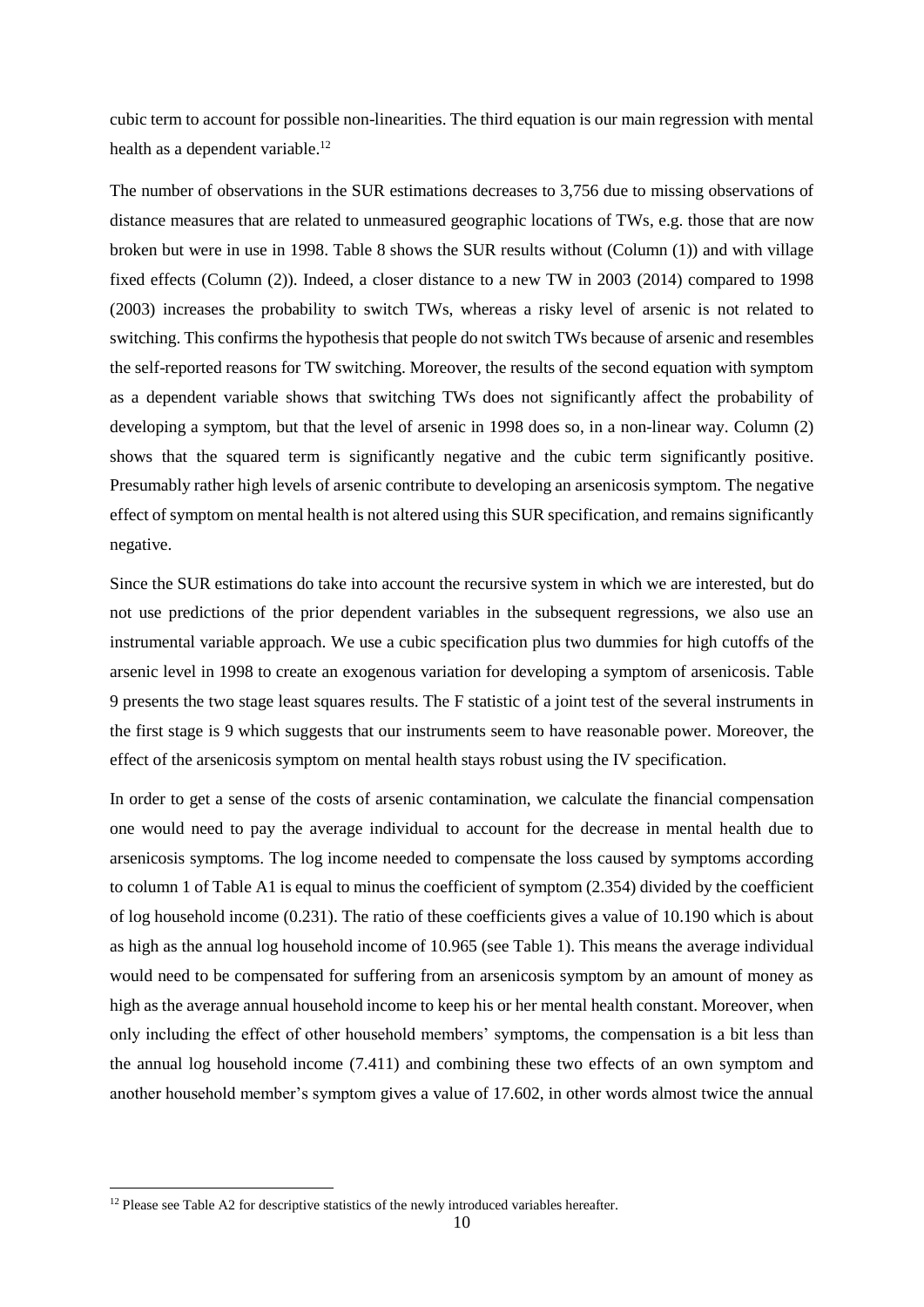household income. These quick calculations provide a rough indication about the dimension of arsenic poisoning and mental health in Bangladesh.

### **4 Sensitivity Analysis**

In this section we present the results of four types of sensitivity checks: 1) we vary the definition of the GHQ scale, 2) we include village fixed effects, 3) we include the TW's current arsenic level as a control variable, and 4) we take into account potential sorting due to arsenic.

Table 10 shows the results of the first three robustness checks. First, with respect to the dependent variable's definition, we apply a 12-point instead of the 36-point scale definition of the GHQ score, which is known as the GHQ-12 'caseness' definition. Moreover, we create a dummy of this 12-point scale variable. Individuals are regarded as a 'case' and need to receive further attention for psychiatric treatment if the GHQ-12 Caseness Dummy is equal to 0 (Jackson, 2007).<sup>13</sup> Column (1) and (2) show the results, which are robust to these other scaling methods of the dependent variable; only the negative result of an untested TW is not statistically significant anymore. Furthermore, we include village fixed effects as control variables to check whether results are driven only by between-village variation. Column (3) shows that this is not the case—the results remain virtually the same. Moreover, we include the TW's current arsenic level into the regression, which we had not done before because it was not significant and likely to be endogenous. However, we would like to check whether it influences the main results, which as we can see from Column (4) it does not.

Finally, in Table 11 we present the results on comparing households that never moved with those that have. With this robustness check we would like to see whether sorting, potentially due to arsenic, might change the results. Only about one eighth of the sample has ever moved. We see that the effect of an arsenicosis symptom is even stronger for people who have moved (see Columns (3) and (4)). If individuals were moving away from arsenic we should find the opposite result. We therefore conclude that sorting does not present a problem to our results.

### **5 Conclusions**

 $\overline{\phantom{a}}$ 

This paper aims to investigate the effect of drinking arsenic contaminated water on mental health. We use household survey data from Bangladesh, where there is widespread arsenic contamination of groundwater. Drinking contaminated water for a prolonged period can lead to severe health problems, including different forms of cancer and an increased mortality rate. We construct several measures for arsenic contamination that include the respondent's physical health as well as the actual arsenic level in their tubewell (TW) and the color of the TW they are using. The Bangladeshi government and NGOs

<sup>&</sup>lt;sup>13</sup> We also estimate separate regressions for the negatively and positively phrased items as well as for each of the twelve questions. Tables A3 and A4 present the results, which stay rather robust.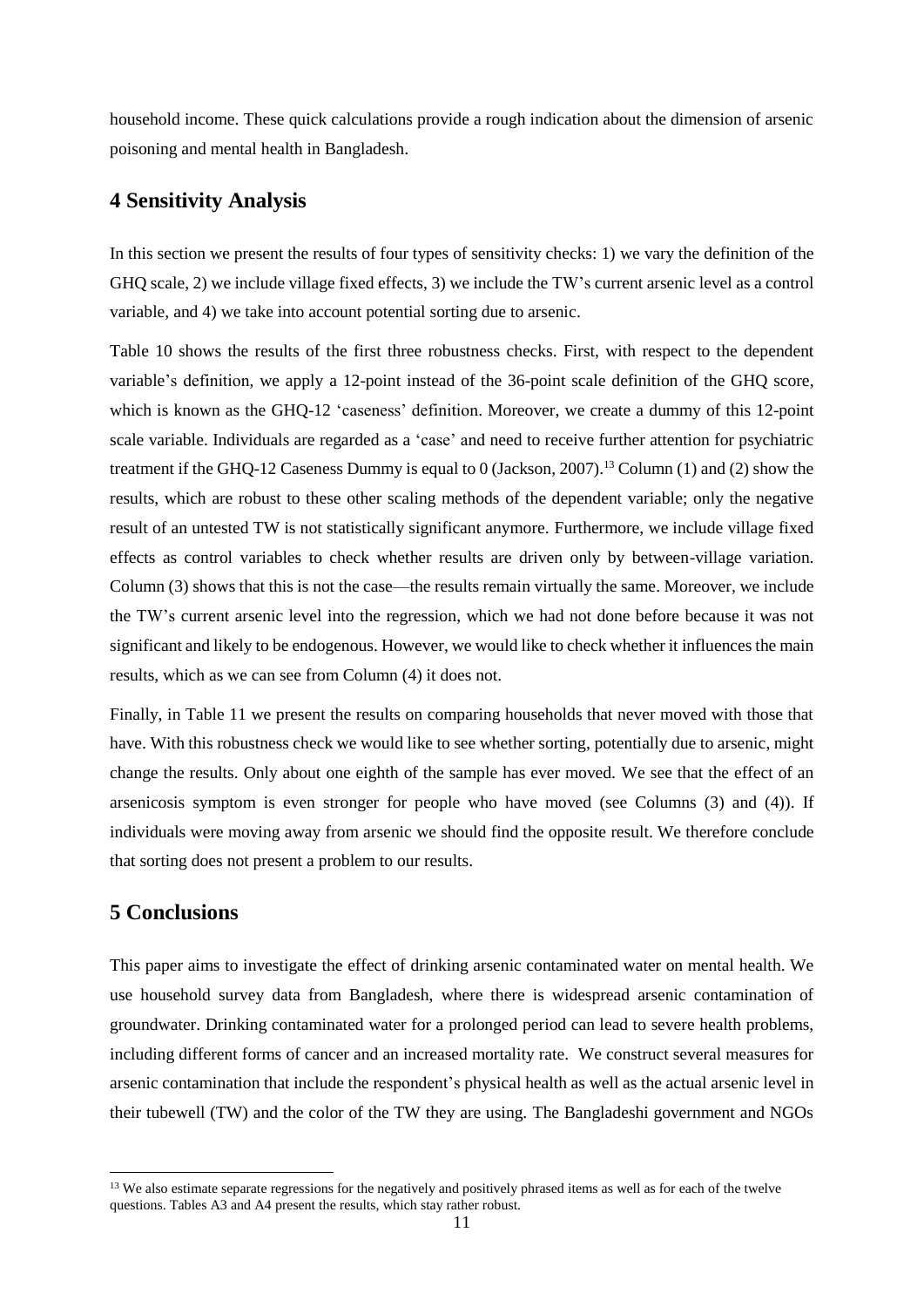tested a number of TWs and marked them green if they were safe for drinking water and red if they were unsafe. We use the GHQ-12 score as a measure for mental health. Using extensive information about the respondents' physical condition and TW usage, we are able to provide a more thorough picture of the relationship between drinking arsenic contaminated water and mental health than what the literature on this topic currently offers. Mental health in general, but especially regarding drinking contaminated water, is a widely under-researched area, particularly in developing countries. In addition, the expenditure on mental health and proper mental health legislation to legally reinforce policy goals is much lower in low income countries than in high income countries (WHO, 2011). Public awareness of this issue in developing countries, particularly Bangladesh, therefore needs to be increased.

We find that suffering from an arsenicosis symptom, even more so than other illnesses, is strongly negatively related to mental health. Living with an individual who suffers from arsenicosis also lowers mental health, more so than living with an individual suffering from a different illness. These results point to either a social/stigma channel or a psychological/worry channel through which the effect on mental well-being might work. On the one hand, in rural communities in Bangladesh arsenicosis is often believed to be contagious and affected individuals may suffer social exclusion (see, e.g., Brinkel et al., 2009). On the other hand, arsenicosis symptoms may make the individual start worrying about becoming more seriously ill and about how this might affect him or her, as well as his or her family. Future research should more thoroughly investigate these potential channels. Regression results also show that individuals drinking from an untested TW have lower mental health than those drinking from tested TWs. Having to walk a longer distance to the TW also decreases mental health.

This paper's findings show that arsenic contamination of drinking water is negatively related to mental health. Calculations of the costs of arsenic contamination reveal that the average individual would need to be compensated for suffering from an arsenicosis symptom by an amount as high as the average annual household income. Implications of these findings include on the one hand actions to reduce the risks of contamination through providing information both about safe TWs that are relatively close and about ways to filter water for safe drinking usage. On the other hand if a stigma channel drives the effect, such that individuals with arsenicosis symptoms suffer from social exclusion, information campaigns clarifying facts about arsenicosis, such as not being contagious, could increase awareness and empathy and thus reduce psychological suffering of arsenicosis patients.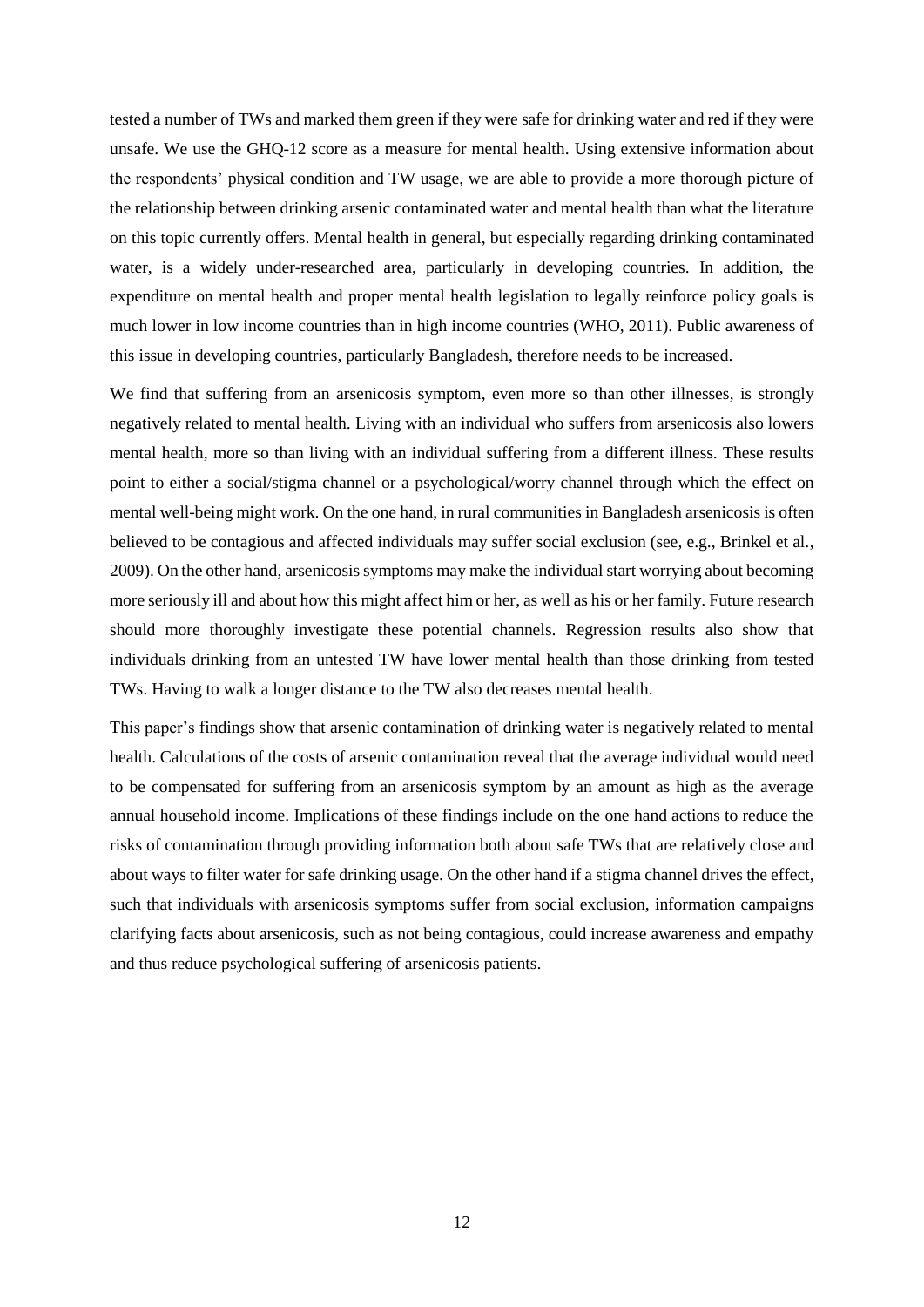#### **References**

Akay, A., C. Giulietti, J. D. Robalino, and K. F. Zimmermann (2014). Remittances and Well-Being among Rural-to-Urban Migrants in China. *Review of Economics of the Household 12*(3), 517–546.

Argos, M., T. Kalra, P. J. Rathouz, Y. Chen, B. Pierce, F. Parvez, T. Islam, A. Ahmed, M. Rakibuz-Zaman, R. Hasan, G. Sarwar, V. Slavkovich, A. van Geen, J. Graziano, and H. Ahsan (2010). Arsenic exposure from drinking water, and all-cause and chronic-disease mortalities in Bangladesh (HEALS): a prospective cohort study. *Lancet 376*(9737), 252–258.

Argyle, M. (2001). *The psychology of happiness* (2nd ed.). Routledge Taylor & Francis Group (London and New York).

Asadullah, M. N. and N. Chaudhury (2011). Poisoning the mind: Arsenic contamination of drinking water wells and children's educational achievement in rural Bangladesh. *Economics of Education Review 30*(5), 873–888.

Bangladesh Bureau of Statistics (2011). Report of the Household Income & Expenditure Survey 2010.

Brinkel, J., M. H. Khan, and A. Kraemer (2009). A Systematic Review of Arsenic Exposure and Its Social and Mental Health Effects with Special Reference to Bangladesh. *International Journal of Environmental Research and Public Health 6*(5), 1609–1619.

Carson, R. T., P. Koundouri, and C. Nauges (2011). Arsenic Mitigation in Bangladesh: A Household Labor Market Approach. *American Journal of Agricultural Economics 93*(2), 407–414.

Clark, A. (2003). Unemployment as a Social Norm: Psychological Evidence from Panel Data. *Journal of Labor Economics 21*(2), 323–351.

Dang, W., W. Ma, S. Wang, C. Shi, L. Su, H. Guan, Q. Zhang, Y. Wang, Q. Zhao, T. Yang, and L. Xiang (2008). Investigation on mental health of residents living in a mineral area in Hubei province. *Zhonghua Lao Dong Wei Sheng Zhi Ye Bing Za Zhi 26*(8), 457–460.

Dolan, P., T. Peasgood, and M. White (2008). Do we really know what makes us happy? A review of the economic literature on the factors associated with subjective well-being. *Journal of Economic Psychology 29*(1), 94–122.

Flanagan, S.V., R.B. Johnston, and Y. Zheng (2012). Arsenic in tube well water in Bangladesh: health and economic impacts and implications for arsenic mitigation. *Bulletin of the World Health Organization 90*, 839–846.

Frey, B. S., S. Luechinger, and A. Stutzer (2010). The Life Satisfaction Approach to Environmental Valuation. *Annual Review of Resource Economics 2*, 139–160.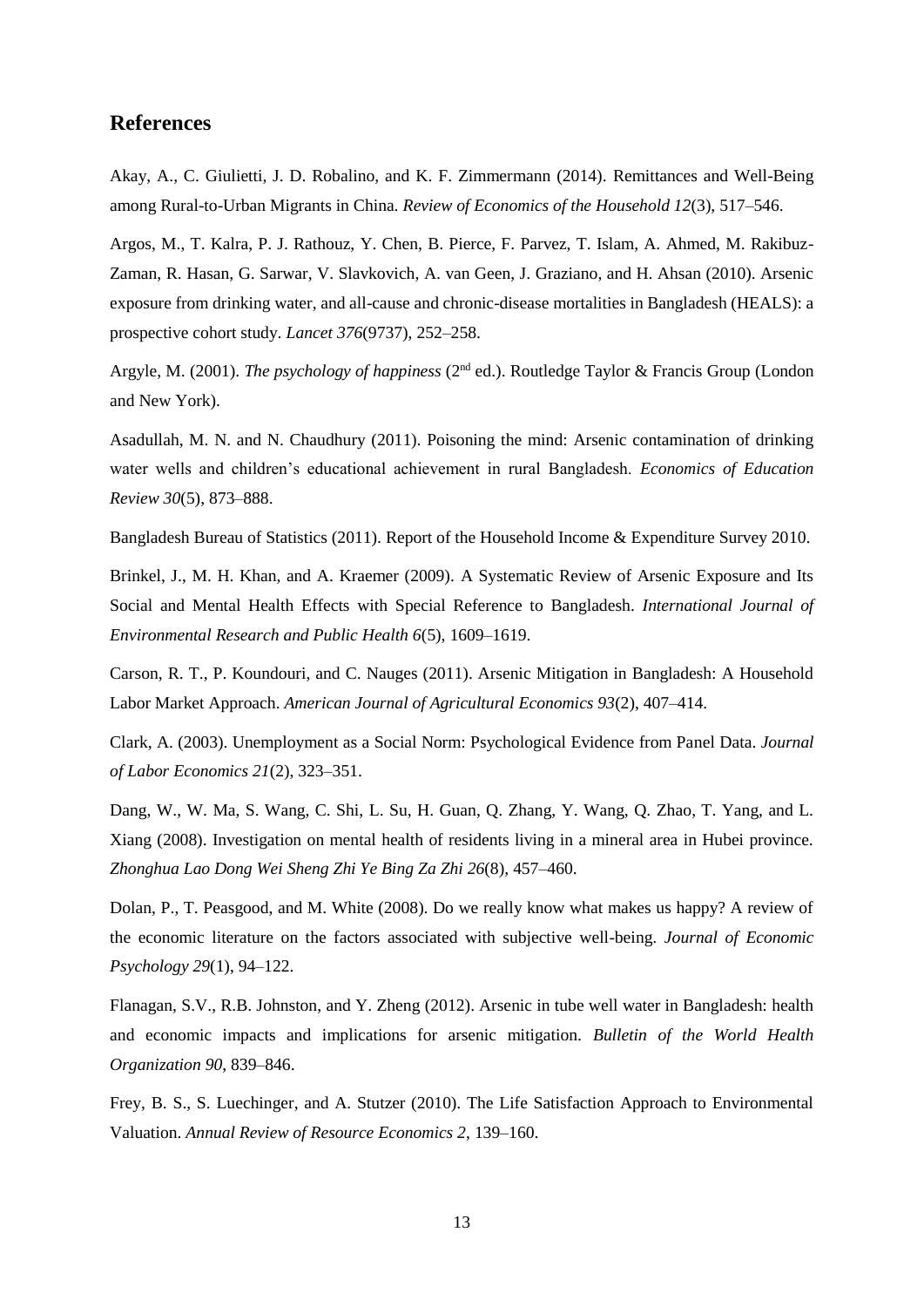Fujino, Y., X. Guo, J. Liu, L. You, M. Miyatake, and T. Yoshimura (2004). Mental health burden amongst inhabitants of an arsenic-affected area in Inner Mongolia, China. *Social Science & Medicine 59*(9), 1969–1973.

Gardner, J. and A. J. Oswald (2007). Money and mental wellbeing: a longitudinal study of mediumsized lottery wins. *Journal of Health Economics 26*(1), 49–60.

George, C. M., P. Factor-Litvak, K. Khan, T. Islam, A. Singha, J. Moon-Howard, A. van Geen, and J. H. Graziano (2013). Approaches to Increase Arsenic Awareness in Bangladesh: An Evaluation of an Arsenic Education Program. *Health Education & Behavior 40*(3), 331–338.

Goldberg, D. and P. Williams (1988). *A user's guide to the General Health Questionnaire*. Windsor, UK: NFER-Nelson.

Graff Zivin, J. and M. Neidell (2013). Environment, Health, and Human Capital. *Journal of Economic Literature 51*(3), 689–730.

Greenstone, M. and B. K. Jack (2015). Envirodevonomics: A Research Agenda for an Emerging Field. *Journal of Economic Literature 53*(1), 5–42.

Hankins, M. (2008). The factor structure of the twelve item General Health Questionnaire (GHQ-12): the result of negative phrasing? *Clinical Practice and Epidemiology in Mental Health 4*(10).

Hardy, G. E., D. A. Shapiro, C. E. Haynes, J. E. Rick (1999). Validation of the General Health Questionnaire-12: Using a sample of employees from England's health care services. *Psychological Assessment 11*(2), 159–165.

Hassan, M. M., P. J. Atkins, and C. E. Dunn (2005). Social implications of arsenic poisoning in Bangladesh. *Social Science & Medicine 61*, 2201–2211.

Hossain, M. D., H. U. Ahmed, W. A. Chowdhury, L. W. Niessen and D. S. Alam (2014). Mental disorders in Bangladesh: a systematic review. *BMC Psychiatry*, 14:216.

Jackson, C. (2007). The General Health Questionnaire. *Occupational Medicine 57*(1), 79.

Kahneman, D., and R. Sugden (2005). Experienced utility as a standard of policy evaluation. *Environmental and Resource Economics 32*(1), 161–181.

Kahneman, D., P. Wakker, and R. Sarin (1997). Back to Bentham? Explorations of Experienced Utility. *Quarterly Journal of Economics 112*(2), 375–405.

Kapaj, S., H. Peterso, K. Liber, and P. Bhattacharya (2006). Human Health Effects from Chronic Arsenic Poisoning– A Review. *Journal of Environmental Science and Health Part A 41*(10), 2399–2428.

Keya, M. K. (2004). Mental Health of Arsenic Victims in Bangladesh. *South Asian Anthropologist 4*(2), 215–223.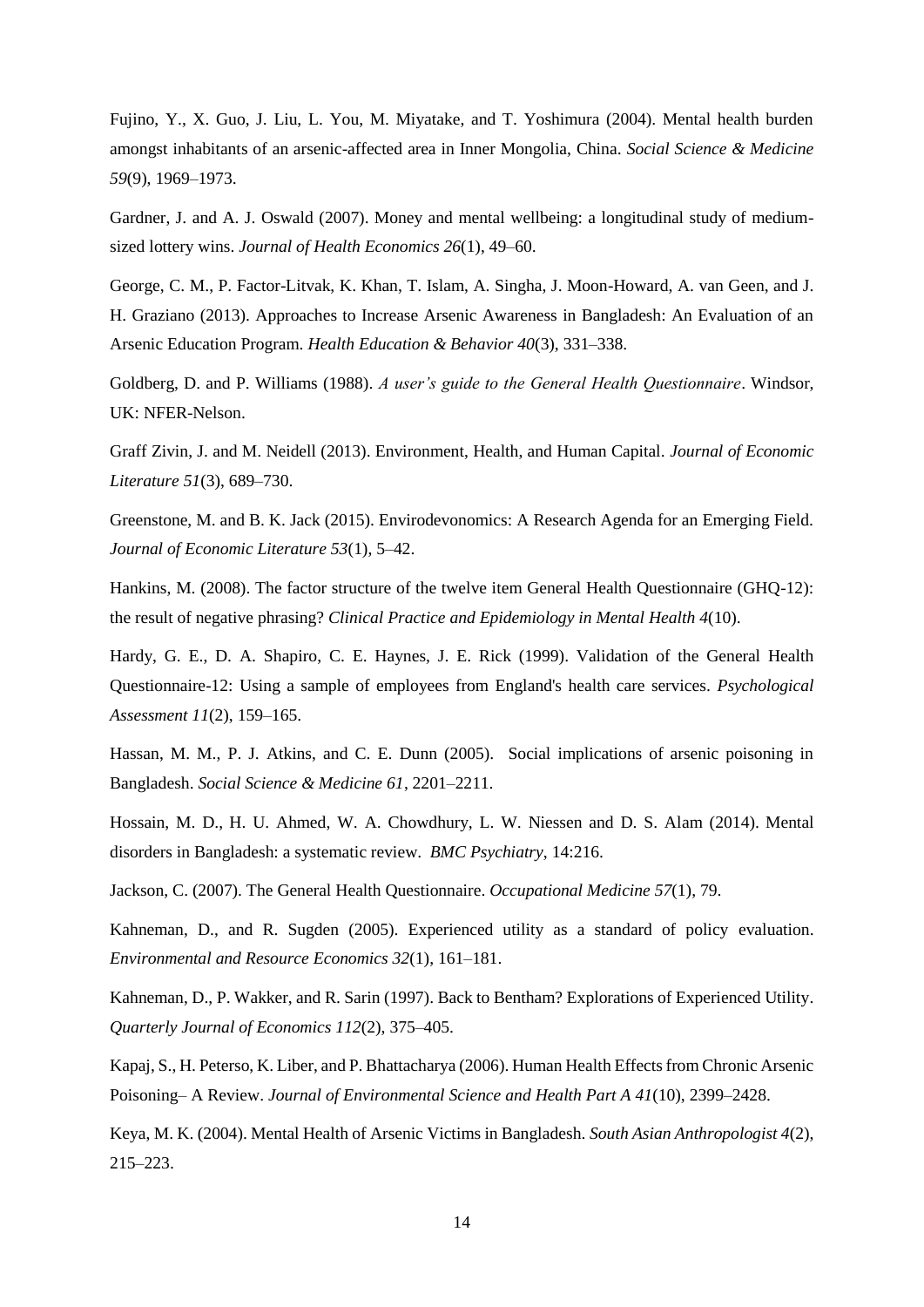Martinez, E. J., B. L. Kolb, A. Bell, D. D. Savage, and A. M. Allan (2008). Moderate perinatal arsenic exposure alters neuroendocrine markers associated with depression and increases depressive-like behaviors in adult mouse offspring. *Neurotoxicology 29*(4), 647–655.

Navarro, P., C. Ascaso, L. Garcia-Esteve, J., Aguado, A. Torres, and R. Martin-Santos (2007). Postnatal psychiatric morbidity: A validation study of the GHQ-12 and the EPDS as screening tools. *General Hospital Psychiatry 29*, 1–7.

Pitt, M., M. Rosenzweig, and N. Hassan (2012). Identifying the Hidden Costs of a Public Health Success: Arsenic Well Water Contamination and Productivity in Bangladesh. PSTC Working Paper Series 2012-02.

Quek, K.F., W.Y. Low, A.H. Razack, and C.S. Loh (2001). Reliability and validity of the General Health Questionnaire (GHQ-12) among urological patients: A Malaysian study. P*sychiatry and Clinical Neurosciences 55*, 509–513.

Sánchez-López, M. d. P. and V. Dresch (2008). The 12-Item General Health Questionnaire (GHQ-12): reliability, external validity and factor structure in the Spanish population. *Psicothema 20*(4), 839–843.

Schwartz, S. H. and G. Melech (2000). National Differences in Micro and Macro Worry: Social, Economic, and Cultural Explanations. In E. Diener and E. M. Suh (Eds.), *Culture and Subjective Well-Being*, 219–256. The MIT Press.

Smith, A. H., E. O. Lingas, and M. Rahman (2000). Contamination of drinking-water by arsenic in Bangladesh: a public health emergency. *Bulletin of the World Health Organization 78*(9), 1093–1103.

Syed, E. H., K. C. Poudel, K. Sakisaka, J. Yasuoka, H. Ahsan, and M. Jimba (2012). Quality of Life and Mental Health Status of Arsenic-affected Patients in a Bangladeshi Population. *Journal of Health, Population, and Nutrition 30*(3), 262–269.

Tait, R.J., D.J. French, and G.K. Hulse (2003). Validity and psychometric properties of the General Health Questionnaire-12 in young Australian adolescents. *Australian and New Zealand Journal of Psychiatry 37*, 374–381.

Tolins, M., M. Ruchirawat, and P. Landrigan (2014). The Developmental Neurotoxicity of Arsenic: Cognitive and Behavioral Consequences of Early Life Exposure. *Annals of Global Health 80*(4), 303– 314.

Tyler, C. R. and A. M. Allan (2014). The Effects of Arsenic Exposure on Neurological and Cognitive Dysfunction in Human and Rodent Studies: A Review. *Current Environmental Health Reports 1*(2), 132–147.

van Geen, A., H. Ahsan, A. H. Horneman, R. K. Dhar, Y. Zheng, I. Hussain, K. M. Ahmed, A. Gelman, M. Stute, H. J. Simpson, S. Wallace, C. Small, F. Parvez, V. Slavkovich, N. J. LoIacono, M. Becker, Z. Cheng, H. Momotaj, M. Shahnewaz, A. A. Seddique, and J. H. Graziano (2002). Promotion of well-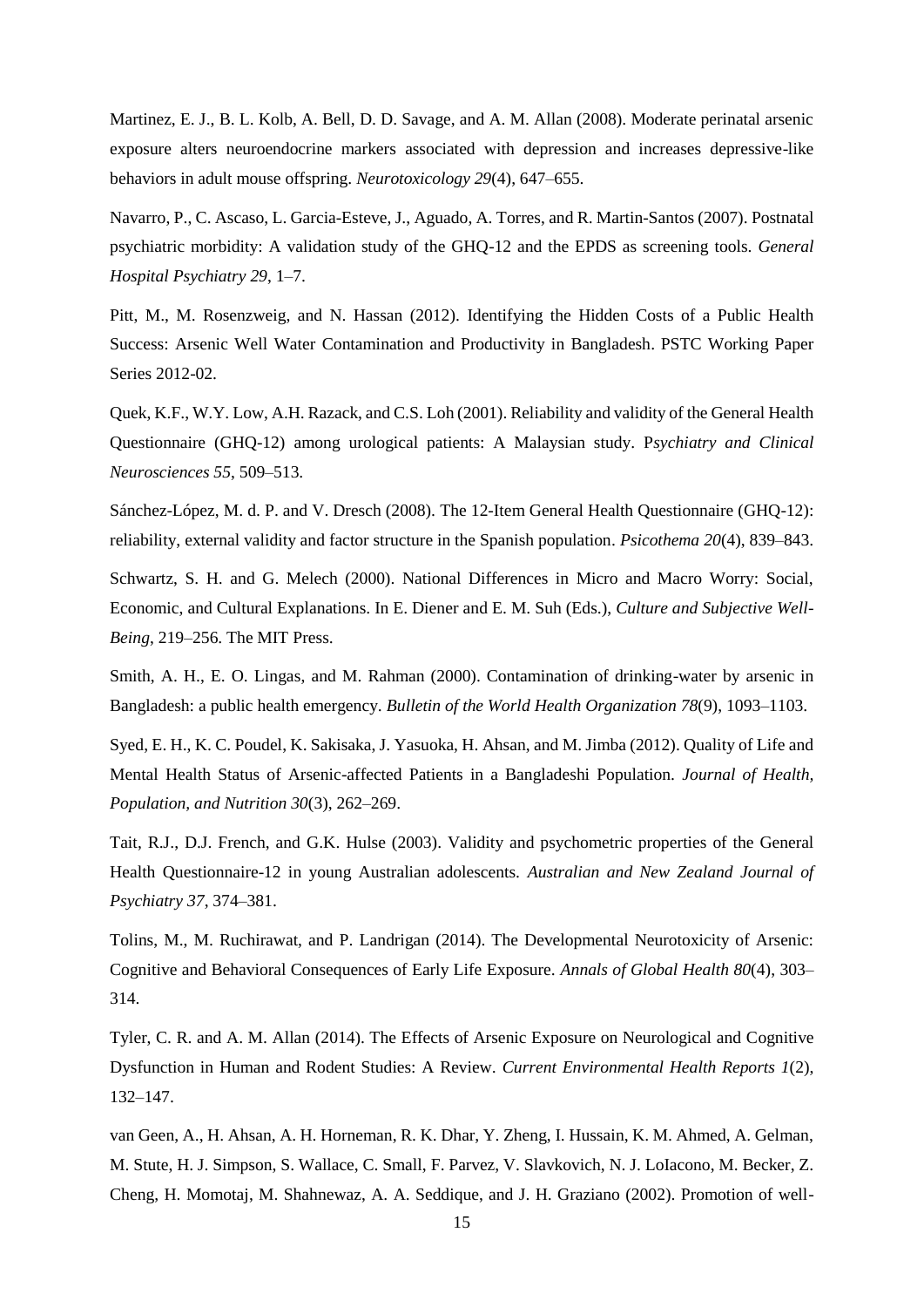switching to mitigate the current arsenic crisis in Bangladesh. *Bulletin of the World Health Organization 80*(9), 732–737.

van Geen, A., Y. Zheng, R. Versteeg, M. Stute, A. Horneman, R. Dhar, M. Steckler, A. Gelman, C. Small, H. Ahsan, J. H. Graziano, I. Hussain, and K. M. Ahmed (2003). Spatial variability of arsenic in 6000 tube wells in a 25 km² area of Bangladesh. *Water Resources Research 39*(5).

Williams, P. N., M. R. Islam, E. E. Adomako, A. Raab, S. A. Hossain, Y. G. Zhu, J. Feldmann, and A. A. Meharg (2006). Increase in Rice Grain Arsenic for Regions of Bangladesh Irrigating Paddies with Elevated Arsenic in Groundwaters. *Environmental Science and Technology 40*(16), 4903–4908.

WHO (2011). Mental Health Atlas 2011, *World Health Organization*.

Zierold, K. M., L. Knobeloch, and H. Anderson (2004). Prevalence of Chronic Diseases in Adults Exposed to Arsenic-Contaminated Drinking Water. *American Journal of Public Health 94*(11), 1936– 1937.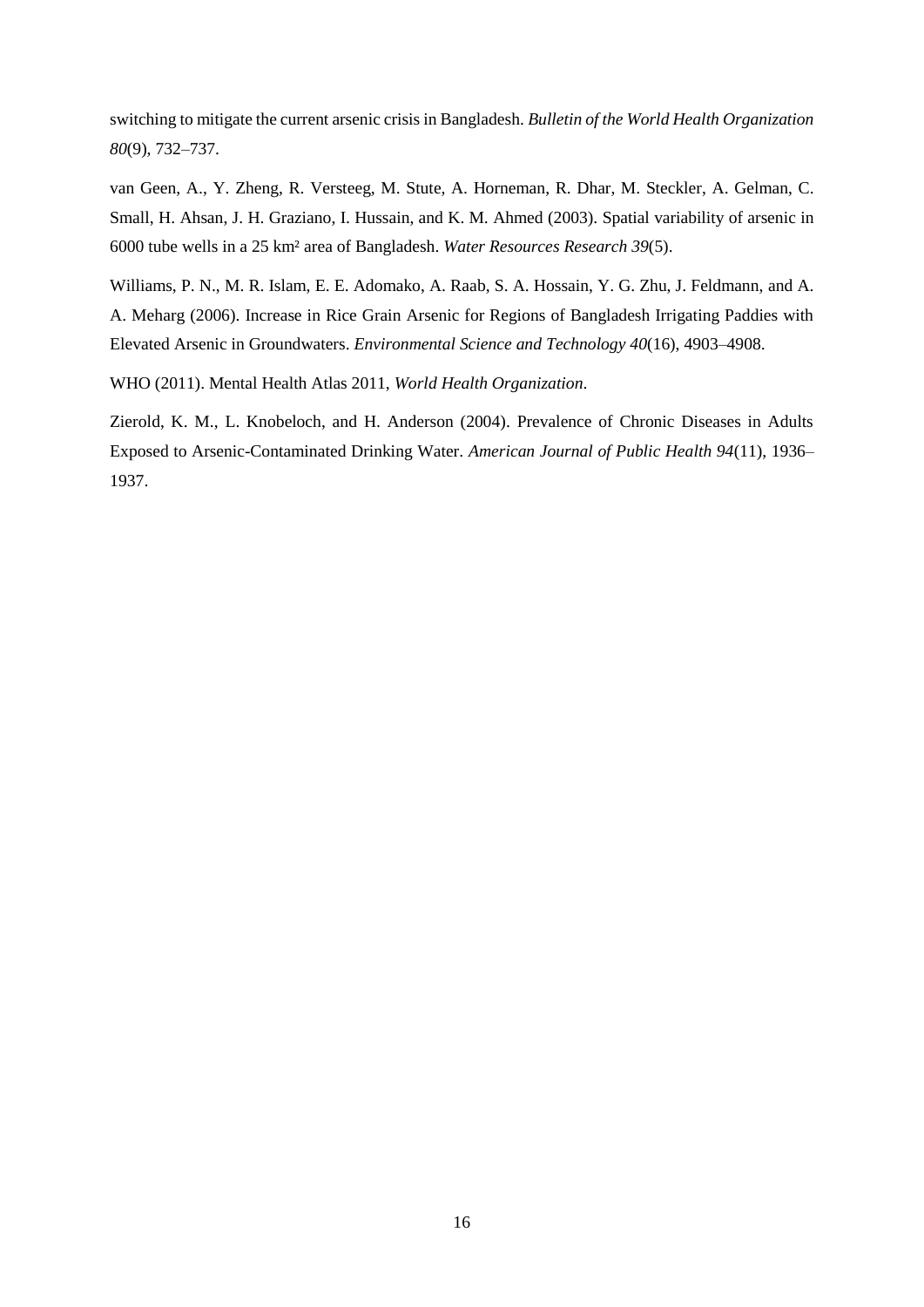| <b>Variable</b>                     | Mean        | Std. Dev.   | Min.             | Max.      |
|-------------------------------------|-------------|-------------|------------------|-----------|
| GHQ-12 scale (0 to 36)              | 24.342      | 5.203       | $\boldsymbol{0}$ | 36        |
| GHQ-12 scale (0 to 12)              | 9.421       | 3.002       | $\boldsymbol{0}$ | 12        |
| GHQ-12 Caseness Dummy               | 0.698       | 0.459       | $\mathbf{0}$     | 1         |
| Arsen. symptom                      | 0.046       | 0.209       | $\mathbf{0}$     | 1         |
| Other HH member with arsen. symptom | 0.070       | 0.255       | $\mathbf{0}$     | 1         |
| Drinking from green TW              | 0.168       | 0.374       | $\mathbf{0}$     | 1         |
| Drinking from red TW                | 0.112       | 0.315       | $\mathbf{0}$     | 1         |
| Drinking from unlabeled TW          | 0.720       | 0.449       | $\mathbf{0}$     | 1         |
| TW tested: Green                    | 0.288       | 0.453       | $\mathbf{0}$     | 1         |
| TW tested: Red                      | 0.186       | 0.389       | $\mathbf{0}$     | 1         |
| TW not tested                       | 0.526       | 0.499       | $\mathbf{0}$     | 1         |
| TW color observed: Green            | 0.053       | 0.223       | $\mathbf{0}$     | 1         |
| TW color observed: Red              | 0.042       | 0.201       | $\theta$         | 1         |
| TW no color observed                | 0.379       | 0.485       | $\boldsymbol{0}$ | 1         |
| Level of arsenic in TW $(\mu g/L)$  | 98.897      | 106.019     | $\mathbf{0}$     | 720       |
| More than 50 $\mu$ g/L in TW        | 0.525       | 0.499       | $\mathbf{0}$     | 1         |
| Distance to TW (minutes)            | 1.167       | 2.050       | $\mathbf{0}$     | 20        |
| Duration of TW usage (years)        | 9.607       | 9.431       | $\mathbf{0}$     | 90        |
| TW water used for drinking          | 0.994       | 0.079       | $\mathbf{0}$     | 1         |
| TW water used for cooking           | 0.594       | 0.491       | $\mathbf{0}$     | 1         |
| HH owns TW/TW on compound           | 0.467       | 0.499       | $\mathbf{0}$     | 1         |
| Female                              | 0.664       | 0.472       | $\mathbf{0}$     | 1         |
| Household Head                      | 0.328       | 0.469       | $\theta$         | 1         |
| Spouse                              | 0.591       | 0.492       | $\mathbf{0}$     | 1         |
| Other HH member                     | 0.081       | 0.273       | $\mathbf{0}$     | 1         |
| Married                             | 0.916       | 0.278       | $\mathbf{0}$     | 1         |
| Widowed                             | 0.045       | 0.207       | $\mathbf{0}$     | 1         |
| Unmarried/divorced                  | 0.039       | 0.194       | $\mathbf{0}$     | 1         |
| Age                                 | 38.765      | 13.000      | 16               | 90        |
| Number of children in HH            | 2.277       | 1.349       | $\boldsymbol{0}$ | 9         |
| Illiterate                          | 0.417       | 0.493       | $\theta$         | 1         |
| <b>Education: None</b>              | 0.414       | 0.493       | $\boldsymbol{0}$ | 1         |
| Education: Lower than SSC           | 0.503       | 0.500       | 0                | 1         |
| Education: SSC or higher            | 0.083       | 0.276       | $\boldsymbol{0}$ | 1         |
| Worked in the last 7 days           | 0.847       | 0.360       | 0                | 1         |
| Annual HH income (Taka)             | 141,740.823 | 188,625.584 | 1                | 2,529,350 |
| Log. of annual HH income (Taka)     | 10.965      | 1.967       | $\boldsymbol{0}$ | 14.743    |
| Anyone in HH migrated in last year  | 0.504       | 0.500       | 0                | 1         |
| Nb. of relatives in village         | 19.867      | 16.622      | $\mathbf{0}$     | 210       |
| <b>BMI</b>                          | 20.941      | 3.418       | 14               | 39.256    |
| Illness in last 30 days             | 0.364       | 0.481       | 0                | 1         |
| Other HH member with illness        | 0.399       | 0.490       | 0                | 1         |
| Nb. of sick days (last year)        | 11.168      | 14.490      | $\boldsymbol{0}$ | 250       |
| $\boldsymbol{N}$                    |             | 4,099       |                  |           |

Table 1: Descriptive Statistics of Main Variables

*Source:* Dataset on Arsenic Contamination, Labor Supply, Health and Wellbeing, own calculations.

*Note:* There are only 4,098 and 4,097 observations for the variables 'TW water used for drinking' and 'TW water used for cooking', respectively.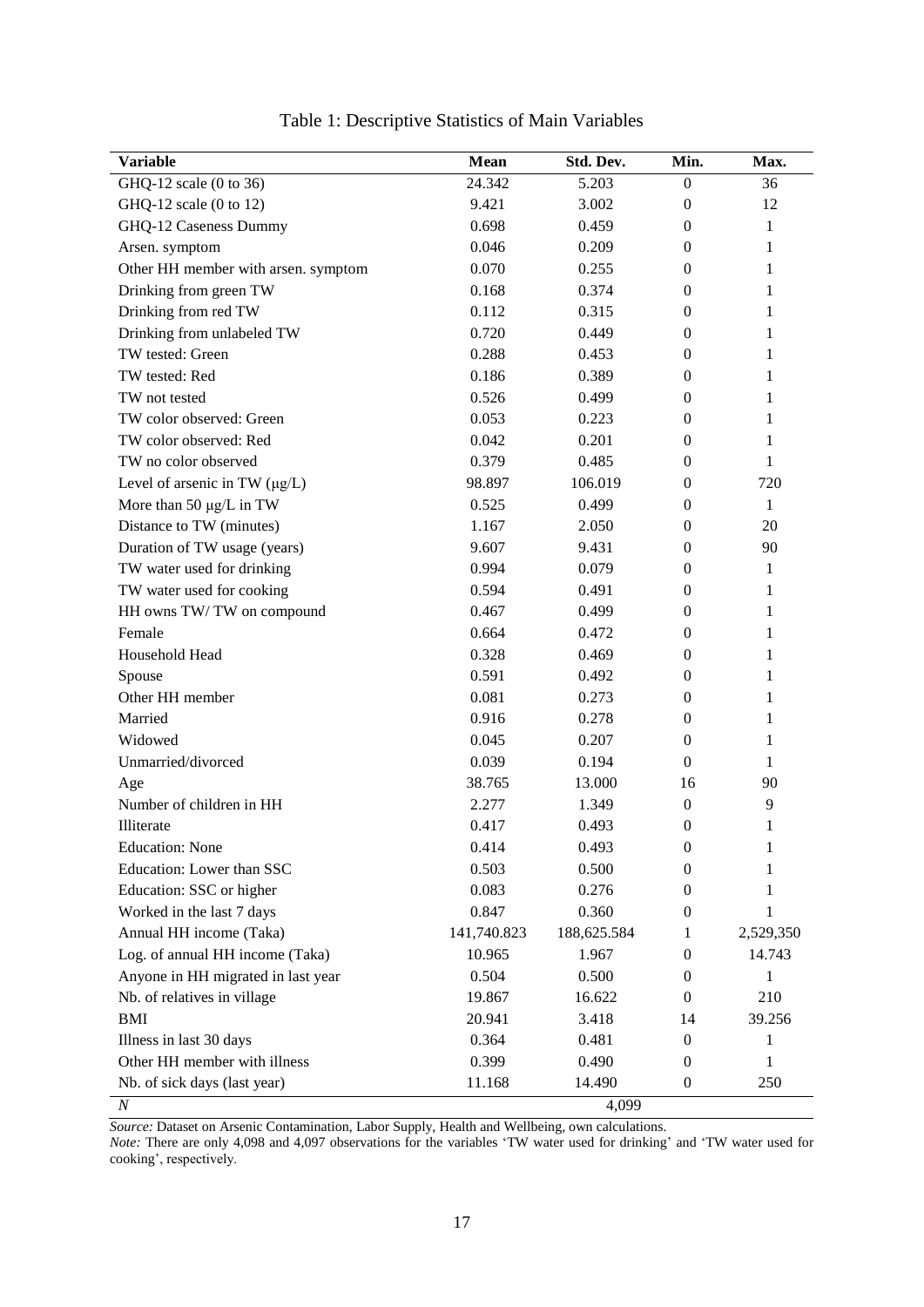|                          | (1)           | (2)      | (3)           | (4)          | (5)           | (6)           | (7)      | (8)           | (9)      | (10)          | (11)       | (12)     | (13)          | (14)     |
|--------------------------|---------------|----------|---------------|--------------|---------------|---------------|----------|---------------|----------|---------------|------------|----------|---------------|----------|
| Arsen. symptom           | $-3.502$      |          |               |              |               |               |          | $-2.228$      |          |               |            |          |               |          |
|                          | $(0.509)$ *** |          |               |              |               |               |          | $(0.475)$ *** |          |               |            |          |               |          |
| Drinking from red TW     |               | $-0.116$ |               |              |               |               |          |               | $-0.029$ |               |            |          |               |          |
|                          |               | (0.305)  |               |              |               |               |          |               | (0.298)  |               |            |          |               |          |
| Drinking from            |               | $-0.310$ |               |              |               |               |          |               | $-0.289$ |               |            |          |               |          |
| unlabeled TW             |               | (0.234)  |               |              |               |               |          |               | (0.226)  |               |            |          |               |          |
| TW tested: Red           |               |          | $-0.241$      |              |               |               |          |               |          | $-0.175$      |            |          |               |          |
|                          |               |          | (0.262)       |              |               |               |          |               |          | (0.237)       |            |          |               |          |
| TW not tested            |               |          | $-0.526$      | $-0.862$     |               |               |          |               |          | $-0.467$      | $-0.695$   |          |               |          |
|                          |               |          | $(0.182)$ *** | $(0.399)$ ** |               |               |          |               |          | $(0.175)$ *** | $(0.411)*$ |          |               |          |
| TW color observed:       |               |          |               | $-0.133$     |               |               |          |               |          |               | $-0.195$   |          |               |          |
| Red                      |               |          |               | (0.601)      |               |               |          |               |          |               | (0.583)    |          |               |          |
| TW no color observed     |               |          |               | $-0.524$     |               |               |          |               |          |               | $-0.351$   |          |               |          |
|                          |               |          |               | (0.411)      |               |               |          |               |          |               | (0.424)    |          |               |          |
| Level of arsenic in TW   |               |          |               |              | $-0.003$      |               |          |               |          |               |            | $-0.001$ |               |          |
| $(\mu g/L)$              |               |          |               |              | $(0.001)$ *** |               |          |               |          |               |            | (0.001)  |               |          |
| Distance to TW           |               |          |               |              |               | $-0.227$      |          |               |          |               |            |          | $-0.249$      |          |
| (minutes)                |               |          |               |              |               | $(0.038)$ *** |          |               |          |               |            |          | $(0.037)$ *** |          |
| Duration of TW usage     |               |          |               |              |               |               | $-0.018$ |               |          |               |            |          |               | $-0.014$ |
| (years)                  |               |          |               |              |               |               | (0.012)  |               |          |               |            |          |               | (0.012)  |
| <b>Control Variables</b> | No            | No       | $\rm No$      | No           | No            | $\rm No$      | No       | Yes           | Yes      | Yes           | Yes        | Yes      | Yes           | Yes      |
| $R^2$                    | 0.02          | 0.00     | 0.00          | 0.00         | 0.00          | 0.01          | 0.00     | 0.11          | 0.10     | 0.11          | 0.11       | 0.10     | 0.11          | 0.10     |
| N                        | 4,099         | 4,099    | 4,099         | 4,099        | 4,099         | 4,099         | 4,099    | 4,099         | 4,099    | 4,099         | 4,099      | 4,099    | 4,099         | 4,099    |

#### Table 2: Mental Health Regressions I: Arsenic Information

*Source:* Dataset on Arsenic Contamination, Labor Supply, Health and Wellbeing, own calculations.

*Notes:* OLS regressions. Standard errors clustered at the village level in parentheses. Dependent variable: GHQ-12 scale (0 to 36) defined from 0 to 36, higher values indicate higher SWB. For the list of control variables, see Table A1.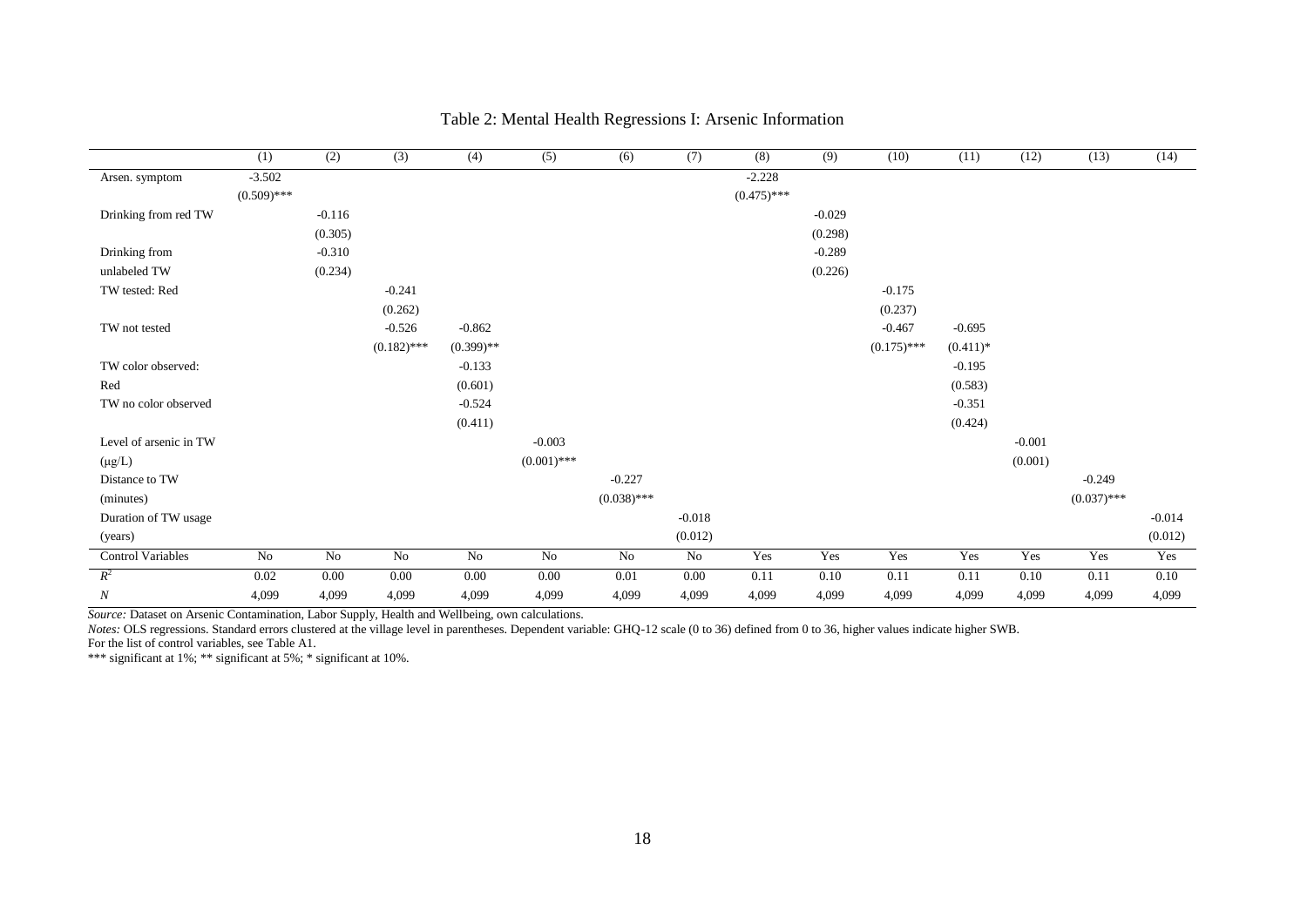|                                     | (1)           | (2)           | (3)           |
|-------------------------------------|---------------|---------------|---------------|
| Arsen. symptom                      | $-2.365$      | $-2.226$      | $-2.354$      |
|                                     | $(0.478)$ *** | $(0.464)$ *** | $(0.474)$ *** |
| Illness in last 30 days             | $-1.277$      | $-1.833$      | $-1.815$      |
|                                     | $(0.184)$ *** | $(0.228)$ *** | $(0.227)$ *** |
| Other HH member with arsen, symptom | $-1.772$      |               | $-1.712$      |
|                                     | $(0.387)$ *** |               | $(0.383)$ *** |
| Other HH member with illness        |               | $-0.917$      | $-0.865$      |
|                                     |               | $(0.182)$ *** | $(0.183)$ *** |
| TW tested: Red                      | $-0.221$      | $-0.283$      | $-0.228$      |
|                                     | (0.235)       | (0.237)       | (0.235)       |
| TW not tested                       | $-0.492$      | $-0.505$      | $-0.494$      |
|                                     | $(0.172)$ *** | $(0.172)$ *** | $(0.171)$ *** |
| Distance to TW (minutes)            | $-0.244$      | $-0.254$      | $-0.246$      |
|                                     | $(0.038)$ *** | $(0.037)$ *** | $(0.037)$ *** |
| <b>Control Variables</b>            | Yes           | <b>Yes</b>    | Yes           |
| $R^2$                               | 0.13          | 0.13          | 0.13          |
| N                                   | 4,099         | 4,099         | 4,099         |

#### Table 3: Mental Health Regressions II: Other Household Members

*Source:* Dataset on Arsenic Contamination, Labor Supply, Health and Wellbeing, own calculations.

*Notes:* OLS regressions. Standard errors clustered at the village level in parentheses. Dependent variable: GHQ-12 scale (0 to 36) defined from 0 to 36, higher values indicate higher SWB. For the list of control variables, see Table A1. \*\*\* significant at 1%; \*\* significant at 5%; \* significant at 10%.

#### Table 4: Mental Health Regressions III: Female vs. Male

|                                     | (1)              | (2)            |
|-------------------------------------|------------------|----------------|
|                                     | Female Subsample | Male Subsample |
| Arsen. symptom                      | $-1.848$         | $-2.725$       |
|                                     | $(0.642)$ ***    | $(0.644)$ ***  |
| Illness in last 30 days             | $-1.753$         | $-1.851$       |
|                                     | $(0.294)$ ***    | $(0.307)$ ***  |
| Other HH member with arsen. symptom | $-1.441$         | $-2.110$       |
|                                     | $(0.436)$ ***    | $(0.567)$ ***  |
| Other HH member with illness        | $-0.967$         | $-0.729$       |
|                                     | $(0.249)$ ***    | $(0.286)$ **   |
| TW tested: Red                      | $-0.540$         | 0.479          |
|                                     | $(0.281)$ *      | (0.366)        |
| TW not tested                       | $-0.547$         | $-0.285$       |
|                                     | $(0.216)$ **     | (0.286)        |
| Distance to TW (minutes)            | $-0.216$         | $-0.288$       |
|                                     | $(0.057)$ ***    | $(0.057)$ ***  |
| <b>Control Variables</b>            | Yes              | Yes            |
| $R^2$                               | 0.12             | 0.18           |
| $\boldsymbol{N}$                    | 2,721            | 1,378          |

*Source:* Dataset on Arsenic Contamination, Labor Supply, Health and Wellbeing, own calculations.

*Notes:* OLS regressions. Standard errors clustered at the village level in parentheses. Dependent variable: GHQ-12 scale (0 to 36) defined from 0 to 36, higher values indicate higher SWB. For the list of control variables, see Table A1. \*\*\* significant at 1%; \*\* significant at 5%; \* significant at 10%.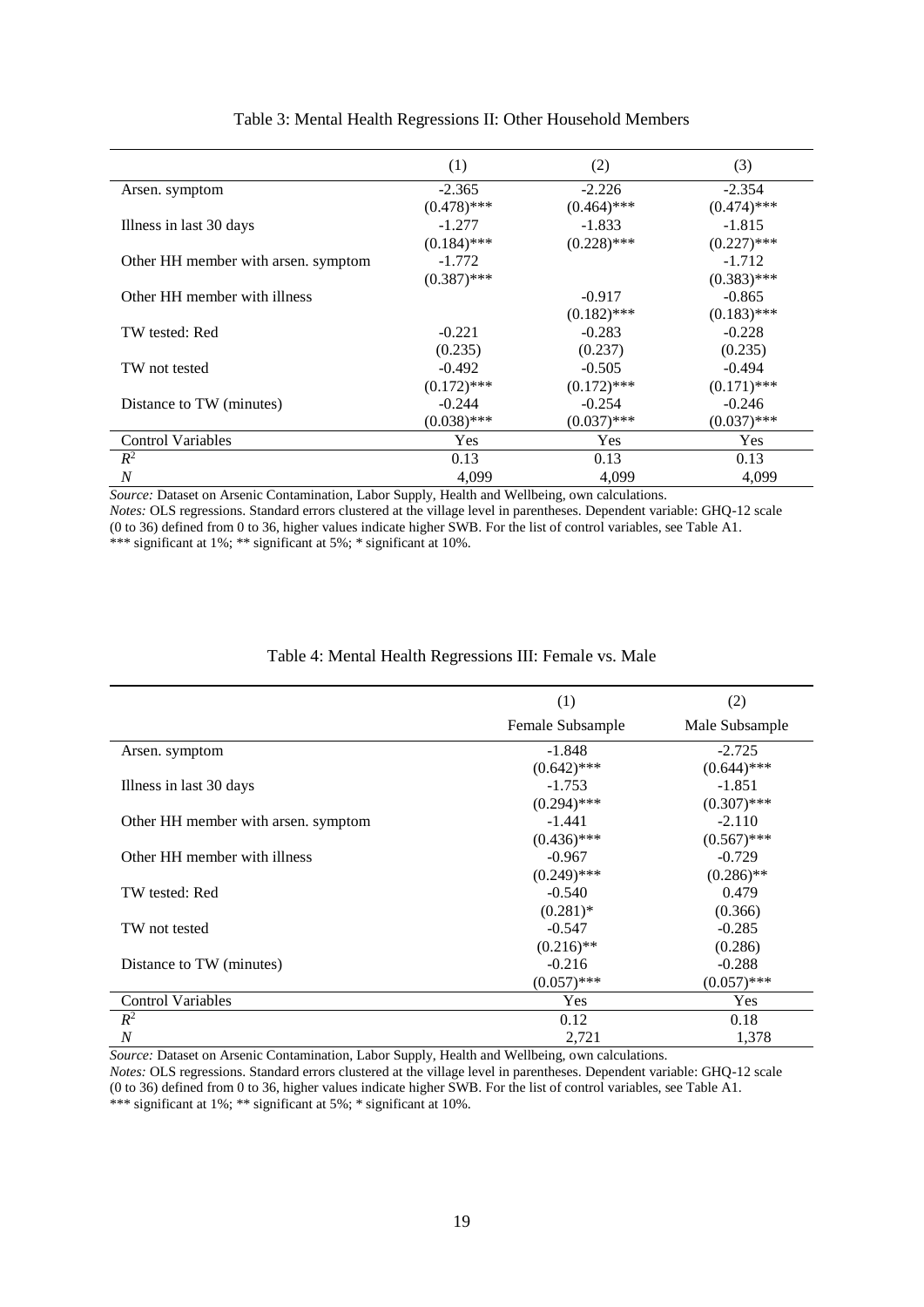|                                     | (1)            | (2)           |
|-------------------------------------|----------------|---------------|
| Arsen. symptom                      | $-2.356$       | $-2.368$      |
|                                     | $(0.464)$ ***  | $(0.465)$ *** |
| Illness in last 30 days             | $-1.721$       | $-1.663$      |
|                                     | $(0.228)$ ***  | $(0.231)$ *** |
| Other HH member with arsen. symptom | $-1.724$       | $-1.693$      |
|                                     | $(0.374)$ ***  | $(0.378)$ *** |
| Other HH member with illness        | $-0.820$       | $-0.774$      |
|                                     | $(0.185)$ ***  | $(0.198)$ *** |
| TW tested: Red                      | $-0.025$       | $-0.166$      |
|                                     | (0.240)        | (0.257)       |
| TW not tested                       | $-0.431$       | $-0.404$      |
|                                     | $(0.173)$ **   | $(0.178)$ **  |
| Distance to TW (minutes)            | $-0.251$       | $-0.156$      |
|                                     | $(0.038)$ ***  | $(0.045)$ *** |
| TW water used for drinking          | $-0.047$       | $-0.137$      |
|                                     | (1.059)        | (1.081)       |
| TW water used for cooking           | 0.903          | 0.480         |
|                                     | $(0.202)$ ***  | (0.291)       |
| <b>Control Variables</b>            | Yes            | Yes           |
| Village Fixed Effects               | N <sub>0</sub> | Yes           |
| $R^2$                               | 0.14           | 0.20          |
| $\cal N$                            | 4,097          | 4,097         |

#### Table 5: Mental Health Regressions IV: TW Water Usage

*Source:* Dataset on Arsenic Contamination, Labor Supply, Health and Wellbeing, own calculations. *Notes:* OLS regressions. Standard errors clustered at the village level in parentheses. Dependent variable: GHQ-12 scale (0 to 36) defined from 0 to 36, higher values indicate higher SWB. For the list of control variables, see Table A1. \*\*\* significant at 1%; \*\* significant at 5%; \* significant at 10%.

#### Table 6: Quasi Random Distribution of Arsenic in 1998

| Dep. Var.: Arsenic level in closest TW in 1998 | (1)      |
|------------------------------------------------|----------|
| Education: Lower than SSC (Household head)     | 0.011    |
|                                                | (0.012)  |
| Education: SSC or higher (Household head)      | 0.005    |
|                                                | (0.022)  |
| Education: Lower than SSC (Spouse)             | 0.008    |
|                                                | (0.011)  |
| Education: SSC or higher (Spouse)              | 0.005    |
|                                                | (0.026)  |
| Age (Household head)                           | 0.000    |
|                                                | (0.000)  |
| Log. of annual HH income (Taka)                | 0.003    |
|                                                | (0.002)  |
| Household Size                                 | 0.004    |
|                                                | (0.004)  |
| Children 16 years or older                     | $-0.005$ |
|                                                | (0.008)  |
| Village Fixed Effects                          | Yes      |
| $R^2$                                          | 0.67     |
| $\cal N$                                       | 3,756    |

*Source:* Dataset on Arsenic Contamination, Labor Supply, Health and Wellbeing, own calculations.

*Notes:* OLS regressions. Standard errors clustered at the village level in parentheses.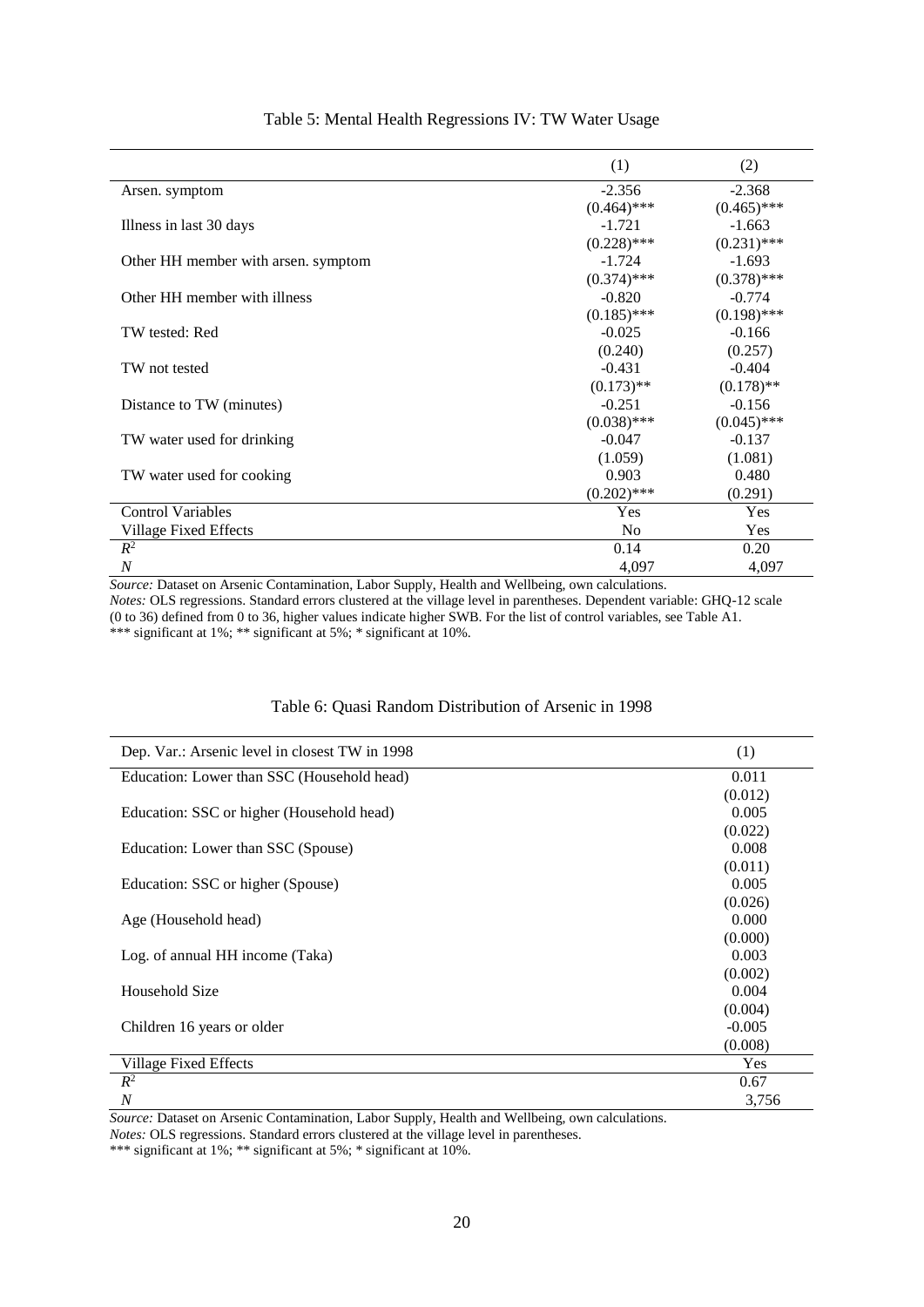|                             | Percent |
|-----------------------------|---------|
| It is nearer                | 96.21   |
| It is arsenic free.         | 2.71    |
| It is nearer & arsenic free | 0.58    |
| Was not using TW before     | 0.03    |
| High rate of iron           | 0.48    |
|                             | 3,769   |

#### Table 7: Reasons for TW Switching (Survey Question)

*Source:* Dataset on Arsenic Contamination, Labor Supply, Health and Wellbeing, own calculations. *Notes:* Only respondents who have ever switched TWs were asked this question.

| Dep. Var.              | Indep. Var.                          | (1)            | (2)            |
|------------------------|--------------------------------------|----------------|----------------|
| Switched after 1998    | Difference betw. distance of closest | 0.032          | 0.157          |
|                        | TW in 1998 and 2003                  | $(0.012)$ ***  | $(0.040)$ ***  |
|                        | Difference betw. distance of closest | $-0.000$       | 0.220          |
|                        | TW in 2003 and 2014                  | (0.002)        | $(0.053)$ ***  |
|                        | Arsenic level in closest 1998 TW     | $-0.031$       | $-0.014$       |
|                        | above $50 \mu g/L$                   | (0.024)        | (0.028)        |
|                        | Arsenic level in closest 2003 TW     | 0.007          | 0.021          |
|                        | above 50 µg/L                        | (0.024)        | (0.027)        |
|                        | <b>Control Variables</b>             | N <sub>0</sub> | N <sub>0</sub> |
|                        | Village fixed effects                | No             | Yes            |
| Arsen. symptom         | Switched after 1998                  | $-0.0001$      | $-0.0059$      |
|                        |                                      | (0.0085)       | (0.0088)       |
|                        | Arsenic level in closest 1998 TW     | 3.0978         | 34.0391        |
|                        |                                      | (16.0109)      | (24.2256)      |
|                        | Arsenic level in closest 1998 TW     | $-0.1435$      | $-0.2894$      |
|                        | Squared                              | (0.0910)       | $(0.1216)$ **  |
|                        | Arsenic level in closest 1998 TW     | 0.0004         | 0.0006         |
|                        | Cubic                                | $(0.0001)$ *** | $(0.0002)$ *** |
|                        | <b>Control Variables</b>             | Yes            | Yes            |
|                        | Village fixed effects                | N <sub>o</sub> | Yes            |
| GHQ-12 scale (0 to 36) | Arsen. symptom                       | $-2.479$       | $-2.552$       |
|                        |                                      | $(0.389)$ ***  | $(0.384)$ ***  |
|                        | <b>Control Variables</b>             | Yes            | Yes            |
|                        | Village fixed effects                | No             | Yes            |
| $\overline{N}$         |                                      | 3,756          | 3,756          |

#### Table 8: Endogeneity I (SUR)

*Source:* Dataset on Arsenic Contamination, Labor Supply, Health and Wellbeing, own calculations.

*Notes:* SUR (seemingly unrelated regression) results. "Switched after 1998" is equal to 1 if the household switched TWs after 1998. "GHQ-12 scale (0 to 36)" is defined from 0 to 36, higher values indicate higher SWB. Higher values of "Difference betw. distance of closest TW in 1998/2003 and 2003/2014" indicate that the closest TW in 2003/2014 is closer than the closest TW in 1998/2003. "Arsenic level in closest 1998 TW (Squared/Cubic)" is scaled by a factor of 100,000. For the list of control variables, see Table A1.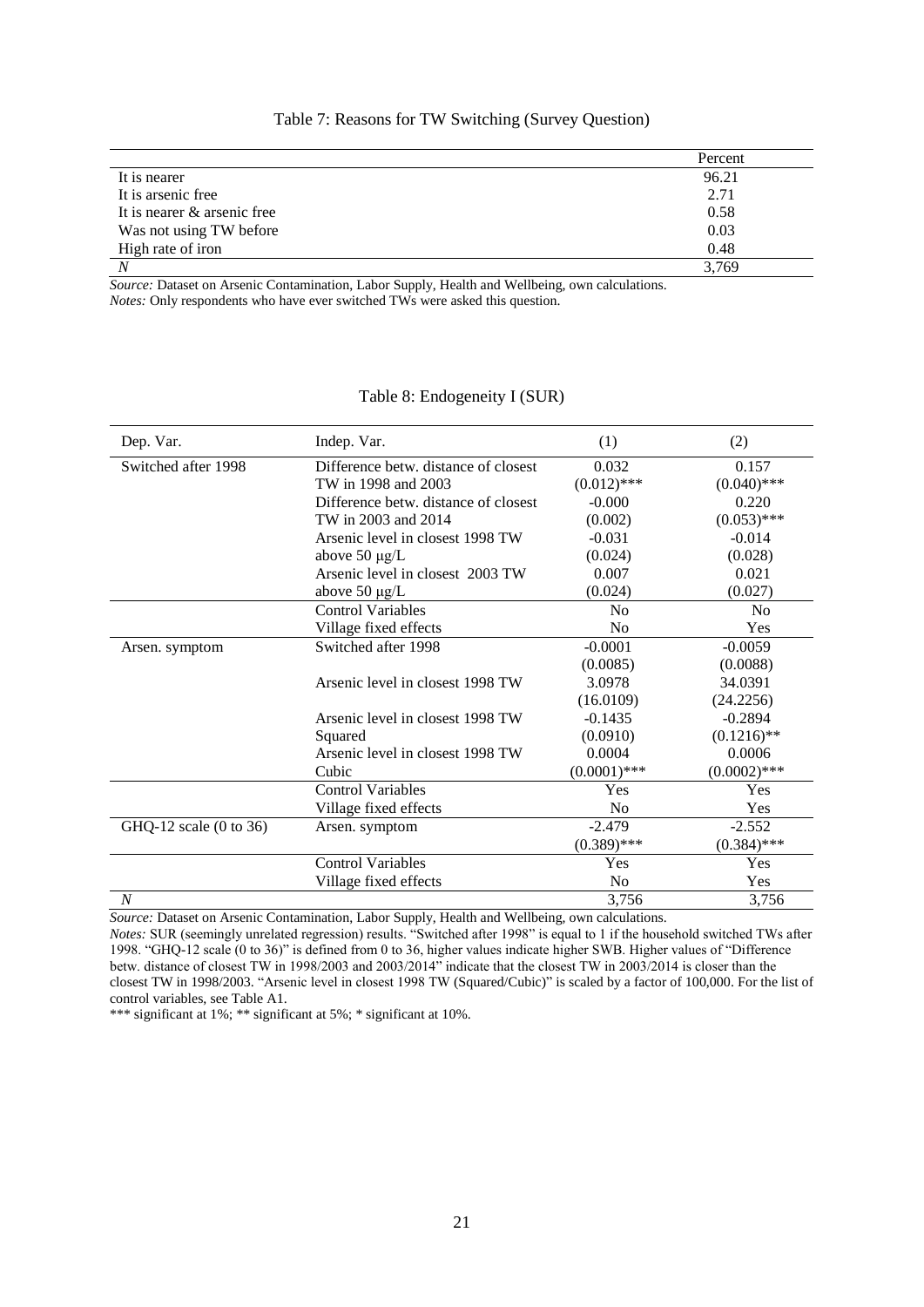|                                                   | (1)           | (2)                         | (3)         |
|---------------------------------------------------|---------------|-----------------------------|-------------|
|                                                   | <b>OLS</b>    | <b>IV</b> First Stage       | IV          |
|                                                   |               | (Dep. Var.: Arsen. Symptom) |             |
| Arsenic level in closest 1998 TW                  |               | 22.2218                     |             |
|                                                   |               | (25.7366)                   |             |
| Arsenic level in closest 1998 TW Squared          |               | $-0.4480***$                |             |
|                                                   |               | (0.1318)                    |             |
| Arsenic level in closest 1998 TW Cubic            |               | $0.0009***$                 |             |
|                                                   |               | (0.0002)                    |             |
| Ars. level in closest 1998 TW above 100 $\mu$ g/L |               | $0.0395**$                  |             |
|                                                   |               | (0.0194)                    |             |
| Ars. level in closest 1998 TW above 200 $\mu$ g/L |               | $0.0598**$                  |             |
|                                                   |               | (0.0236)                    |             |
| Arsen. symptom                                    | $-2.367$      |                             | $-6.606***$ |
|                                                   | $(0.467)$ *** |                             | (2.5172)    |
| F Test                                            |               | 8.99                        |             |
| <b>Control Variables</b>                          | Yes           | Yes                         | Yes         |
| Village Fixed Effects                             | Yes           | Yes                         | Yes         |
| $R^2$                                             | 0.20          | 0.11                        | 0.17        |
| $\boldsymbol{N}$                                  | 4,099         | 3,756                       | 3,756       |

#### Table 9: Endogeneity II (IV)

*Source:* Dataset on Arsenic Contamination, Labor Supply, Health and Wellbeing, own calculations.

*Notes:* Standard errors clustered at the village level in parentheses. "Arsenic level in closest 1998 TW (Squared & Cubic)" is scaled by a factor of 100,000. Dep. Var. in (1) and (3): GHQ-12 scale (0 to 36) defined from 0 to 36, higher values indicate higher SWB. For the list of control variables, see Table A1.

\*\*\* significant at 1%; \*\* significant at 5%; \* significant at 10%.

|                                     | (1)            | (2)            | (3)           | (4)            |
|-------------------------------------|----------------|----------------|---------------|----------------|
|                                     | GHQ (0-12)     | <b>GHQ</b>     | GHQ (0-36)    | GHQ (0-36)     |
|                                     |                |                |               |                |
|                                     |                | Dummy          |               |                |
| Arsen. symptom                      | $-1.440$       | $-0.149$       | $-2.367$      | $-2.369$       |
|                                     | $(0.278)$ ***  | $(0.036)$ ***  | $(0.467)$ *** | $(0.468)$ ***  |
| Illness in last 30 days             | $-1.100$       | $-0.148$       | $-1.669$      | $-1.669$       |
|                                     | $(0.129)$ ***  | $(0.020)$ ***  | $(0.230)$ *** | $(0.230)$ ***  |
| Other HH member with arsen. symptom | $-0.937$       | $-0.103$       | $-1.691$      | $-1.693$       |
|                                     | $(0.222)$ ***  | $(0.030)$ ***  | $(0.380)$ *** | $(0.379)$ ***  |
| Other HH member with illness        | $-0.558$       | $-0.068$       | $-0.773$      | $-0.771$       |
|                                     | $(0.107)$ ***  | $(0.016)$ ***  | $(0.198)$ *** | $(0.198)$ ***  |
| TW tested: Red                      | $-0.186$       | $-0.017$       | $-0.211$      | $-0.262$       |
|                                     | (0.131)        | (0.022)        | (0.254)       | (0.264)        |
| TW not tested                       | $-0.127$       | $-0.014$       | $-0.422$      | $-0.449$       |
|                                     | (0.100)        | (0.016)        | $(0.176)$ **  | $(0.181)$ **   |
| Distance to TW (minutes)            | $-0.124$       | $-0.020$       | $-0.159$      | $-0.157$       |
|                                     | $(0.023)$ ***  | $(0.004)$ ***  | $(0.045)$ *** | $(0.045)$ ***  |
| Level of arsenic in TW $(\mu g/L)$  |                |                |               | 0.001          |
|                                     |                |                |               | (0.001)        |
| <b>Control Variables</b>            | Yes            | Yes            | Yes           | Yes            |
| Village Fixed Effects               | N <sub>0</sub> | N <sub>0</sub> | Yes           | N <sub>o</sub> |
| $R^2$                               | 0.11           | 0.08           | 0.20          | 0.20           |
| $\cal N$                            | 4,099          | 4,099          | 4,099         | 4,099          |

#### Table 10: Robustness Analysis I

*Source:* Dataset on Arsenic Contamination, Labor Supply, Health and Wellbeing, own calculations.

*Notes:* OLS regressions. Standard errors clustered at the village level in parentheses. Dep. Var. in (1): *GHQ-12 scale (0-12)*, defined from 0 to 12, higher values equal higher SWB. Dep. Var. in (2): *GHQ-12 Caseness Dummy* is equal to 1 if *GHQ-12 scale (0-12)* is higher than 8. Individuals are regarded as a 'case' and receive further attention for psychiatric treatment if *GHQ-12 Caseness Dummy* is equal to 0 (Jackson, 2007). For the list of control variables, see Table A1.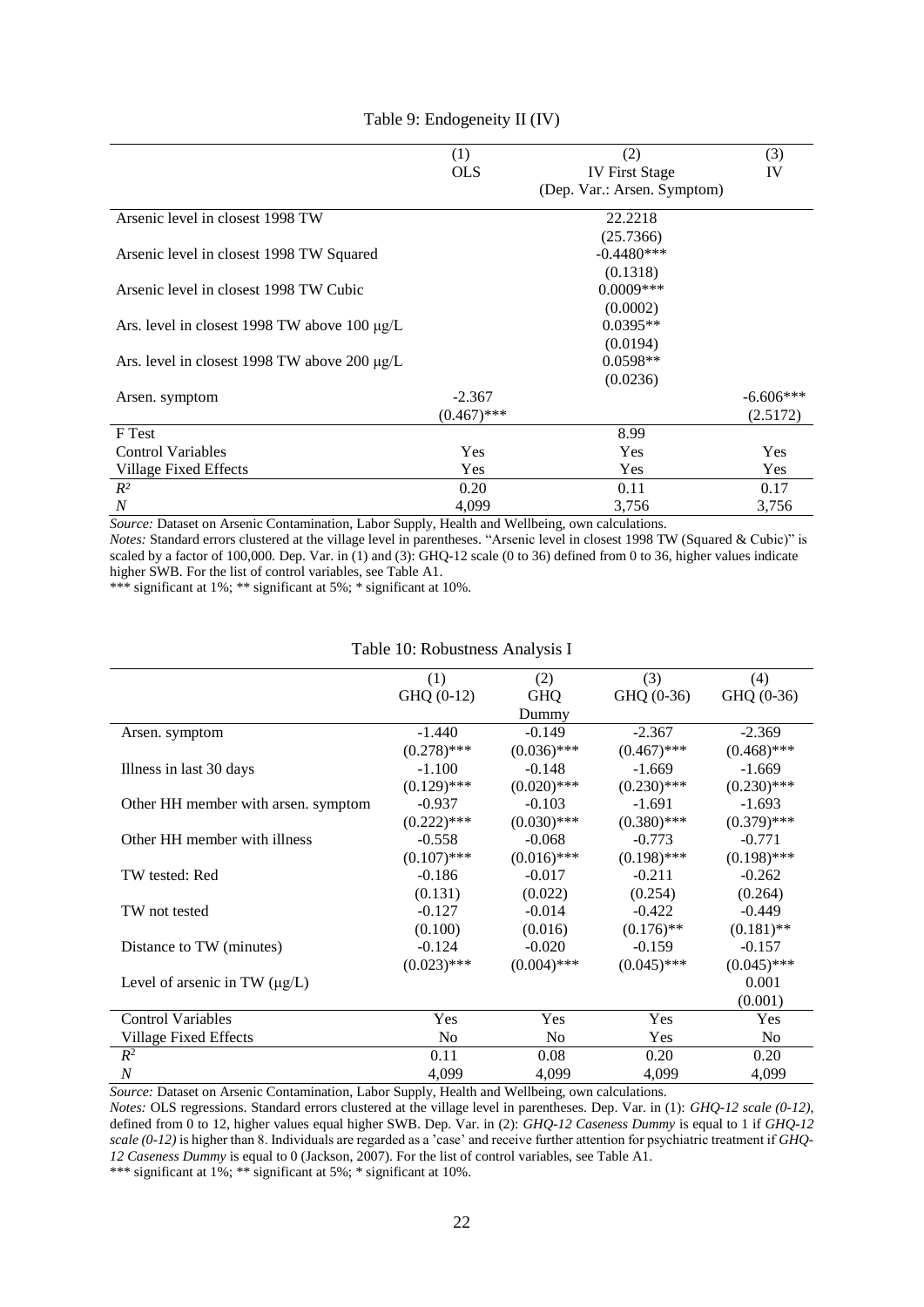|                              |                | <b>Stayers</b> |                | Movers       |
|------------------------------|----------------|----------------|----------------|--------------|
|                              | (1)            | (2)            | (3)            | (4)          |
| Arsen. symptom               | $-2.191$       | $-2.241$       | $-3.009$       | $-3.327$     |
|                              | $(0.511)$ ***  | $(0.486)$ ***  | $(1.240)$ **   | $(1.632)$ ** |
| Illness in last 30 days      | $-1.843$       | $-1.643$       | $-1.600$       | $-1.554$     |
|                              | $(0.233)$ ***  | $(0.236)$ ***  | $(0.558)$ ***  | $(0.828)*$   |
| Other HH member with arsen.  | $-1.669$       | $-1.744$       | $-2.281$       | $-0.967$     |
| symptom                      | $(0.399)$ ***  | $(0.401)$ ***  | $(1.094)$ **   | (1.223)      |
| Other HH member with illness | $-0.972$       | $-0.853$       | $-0.276$       | $-0.568$     |
|                              | $(0.192)$ ***  | $(0.213)$ ***  | (0.596)        | (0.966)      |
| TW tested: Red               | $-0.294$       | $-0.126$       | 0.187          | 0.585        |
|                              | (0.245)        | (0.261)        | (0.725)        | (1.248)      |
| TW not tested                | $-0.564$       | $-0.465$       | 0.017          | 0.406        |
|                              | $(0.167)$ ***  | $(0.184)$ **   | (0.552)        | (0.717)      |
| Distance to TW (minutes)     | $-0.244$       | $-0.198$       | $-0.234$       | $-0.264$     |
|                              | $(0.041)$ ***  | $(0.054)$ ***  | $(0.090)$ **   | $(0.124)$ ** |
| <b>Control Variables</b>     | <b>Yes</b>     | Yes            | Yes            | Yes          |
| Village Fixed Effects        | N <sub>0</sub> | <b>Yes</b>     | N <sub>0</sub> | <b>Yes</b>   |
| $R^2$                        | 0.13           | 0.21           | 0.17           | 0.43         |
| $\overline{N}$               | 3,580          | 3,578          | 519            | 519          |

#### Table 11: Robustness Analysis II (Stayers vs. Movers)

*Source:* Dataset on Arsenic Contamination, Labor Supply, Health and Wellbeing, own calculations.

*Notes:* OLS regressions. Standard errors clustered at the village level in parentheses. Dependent variable: GHQ-12 scale (0 to 36) defined from 0 to 36, higher values indicate higher SWB. For the list of control variables, see Table A1. Movers are defined as individuals who currently live more than 0km away from the house/village in which they were born. Only male household heads were taken into account in this definition since females often move due to marriage, which we do not want to capture in this definition.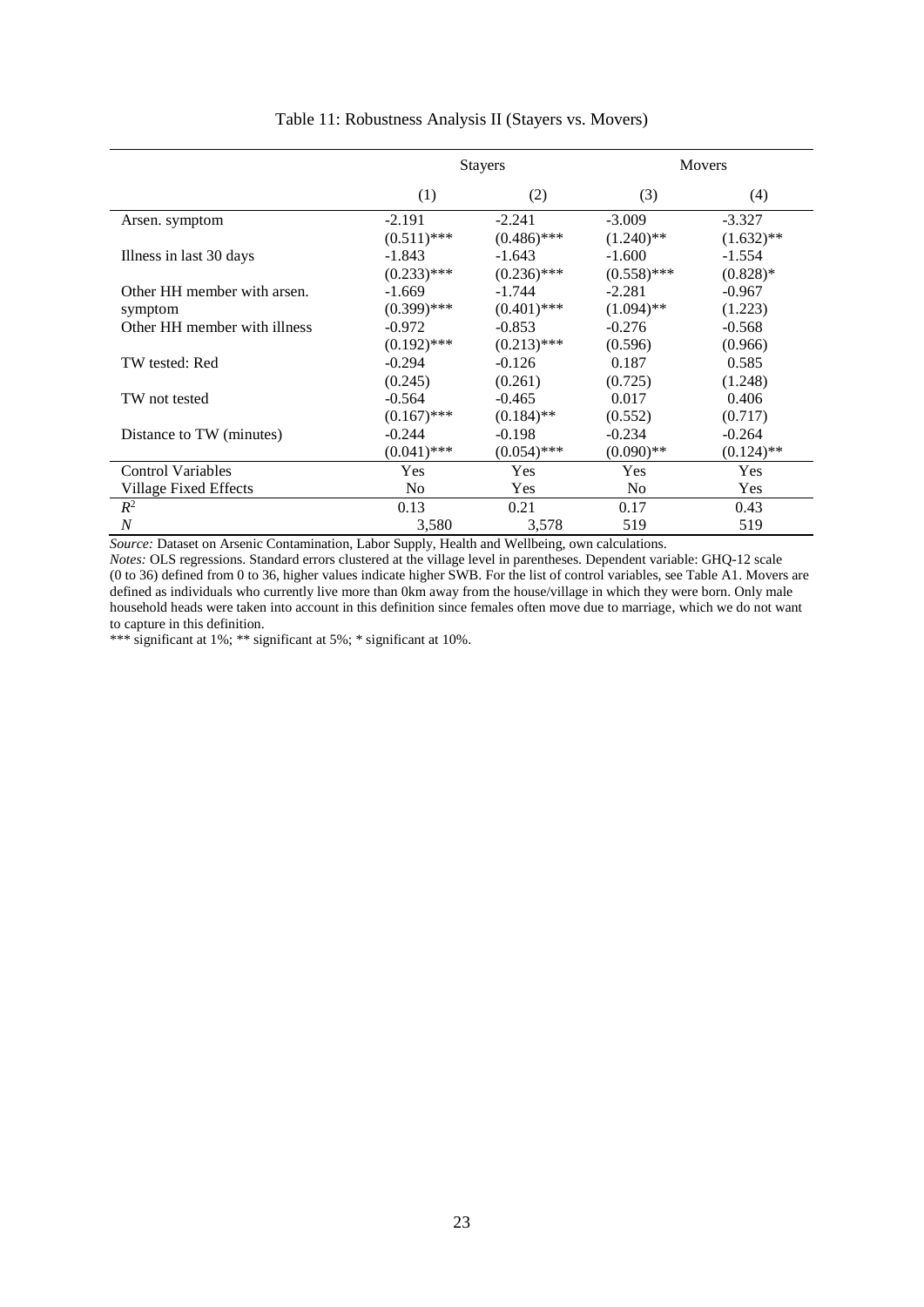|                                     | (1)           | (2)              | (3)            |
|-------------------------------------|---------------|------------------|----------------|
|                                     | All           | Female Subsample | Male Subsample |
| Arsen. symptom                      | $-2.354$      | $-1.848$         | $-2.725$       |
|                                     | $(0.474)$ *** | $(0.642)$ ***    | $(0.644)$ ***  |
| Illness in last 30 days             | $-1.815$      | $-1.753$         | $-1.851$       |
|                                     | $(0.227)$ *** | $(0.294)$ ***    | $(0.307)$ ***  |
| Other HH member with arsen. symptom | $-1.712$      | $-1.441$         | $-2.110$       |
|                                     | $(0.383)$ *** | $(0.436)$ ***    | $(0.567)$ ***  |
| Other HH member with illness        | $-0.865$      | $-0.967$         | $-0.729$       |
|                                     | $(0.183)$ *** | $(0.249)$ ***    | $(0.286)$ **   |
| TW tested: Red                      | $-0.228$      | $-0.540$         | 0.479          |
|                                     | (0.235)       | $(0.281)$ *      | (0.366)        |
| TW not tested                       | $-0.494$      | $-0.547$         | $-0.285$       |
|                                     | $(0.171)$ *** | $(0.216)$ **     | (0.286)        |
| Distance to TW (minutes)            | $-0.246$      | $-0.216$         | $-0.288$       |
|                                     | $(0.037)$ *** | $(0.057)$ ***    | $(0.057)$ ***  |
| HH owns TW/TW on compound           | $-0.174$      | $-0.271$         | 0.046          |
|                                     | (0.175)       | (0.228)          | (0.291)        |
| Female                              | $-2.106$      |                  |                |
|                                     | $(0.602)$ *** |                  |                |
| Spouse                              | 1.285         | 1.551            |                |
|                                     | $(0.623)$ **  | (1.157)          |                |
| Other HH member                     | 0.635         | 0.694            | 0.284          |
|                                     | (0.398)       |                  |                |
|                                     |               | (0.885)          | (0.487)        |
| Married                             | 0.930         | 1.048            | 0.420          |
|                                     | $(0.435)$ **  | (0.958)          | (0.572)        |
| Widowed                             | $-0.732$      | $-0.522$         | $-2.304$       |
|                                     | (0.847)       | (1.090)          | (1.519)        |
| Age                                 | $-0.094$      | $-0.153$         | $-0.081$       |
|                                     | $(0.043)$ **  | $(0.069)$ **     | (0.076)        |
| Age squared                         | 0.001         | 0.002            | 0.001          |
|                                     | (0.000)       | $(0.001)*$       | (0.001)        |
| Number of children in HH            | $-0.104$      | $-0.173$         | 0.035          |
|                                     | (0.071)       | $(0.089)*$       | (0.099)        |
| Education: Lower than SSC           | $-0.180$      | $-0.004$         | $-0.434$       |
|                                     | (0.180)       | (0.219)          | (0.262)        |
| Education: SSC or higher            | 0.385         | 0.738            | 0.075          |
|                                     | (0.293)       | $(0.440)*$       | (0.411)        |
| Worked in the last 7 days           | 0.287         | 0.084            | 1.230          |
|                                     | (0.224)       | (0.259)          | $(0.434)$ ***  |
| Log. of annual HH income (Taka)     | 0.231         | 0.228            | 0.253          |
|                                     | $(0.047)$ *** | $(0.057)$ ***    | $(0.077)$ ***  |
| Anyone in HH migrated in last year  | $-0.260$      | $-0.323$         | $-0.082$       |
|                                     | (0.164)       | (0.209)          | (0.233)        |
| Nb. of relatives in village         | $-0.024$      | $-0.040$         | $-0.003$       |
|                                     | $(0.007)$ *** | $(0.011)$ ***    | (0.007)        |
| <b>BMI</b>                          | 0.336         | 0.225            | 0.650          |
|                                     | (0.218)       | (0.268)          | $(0.335)*$     |
| <b>BMI</b> Squared                  | $-0.006$      | $-0.004$         | $-0.012$       |
|                                     | (0.005)       | (0.006)          | (0.007)        |
| Nb. of sick days (last year)        | $-0.049$      | $-0.053$         | $-0.043$       |
|                                     | $(0.007)$ *** | $(0.009)$ ***    | $(0.011)$ ***  |
| R2                                  | 0.13          | 0.12             | 0.18           |
| $\boldsymbol{N}$                    | 4,099         | 2,721            | 1,378          |
|                                     |               |                  |                |

#### Table A1: Mental Health Regressions: Control Variables

*Source:* Dataset on Arsenic Contamination, Labor Supply, Health and Wellbeing, own calculations.

*Notes:* OLS regressions. Standard errors clustered at the village level in parentheses. Dependent variable: GHQ-12 scale (0 to 36) defined from 0 to 36, higher values indicate higher SWB.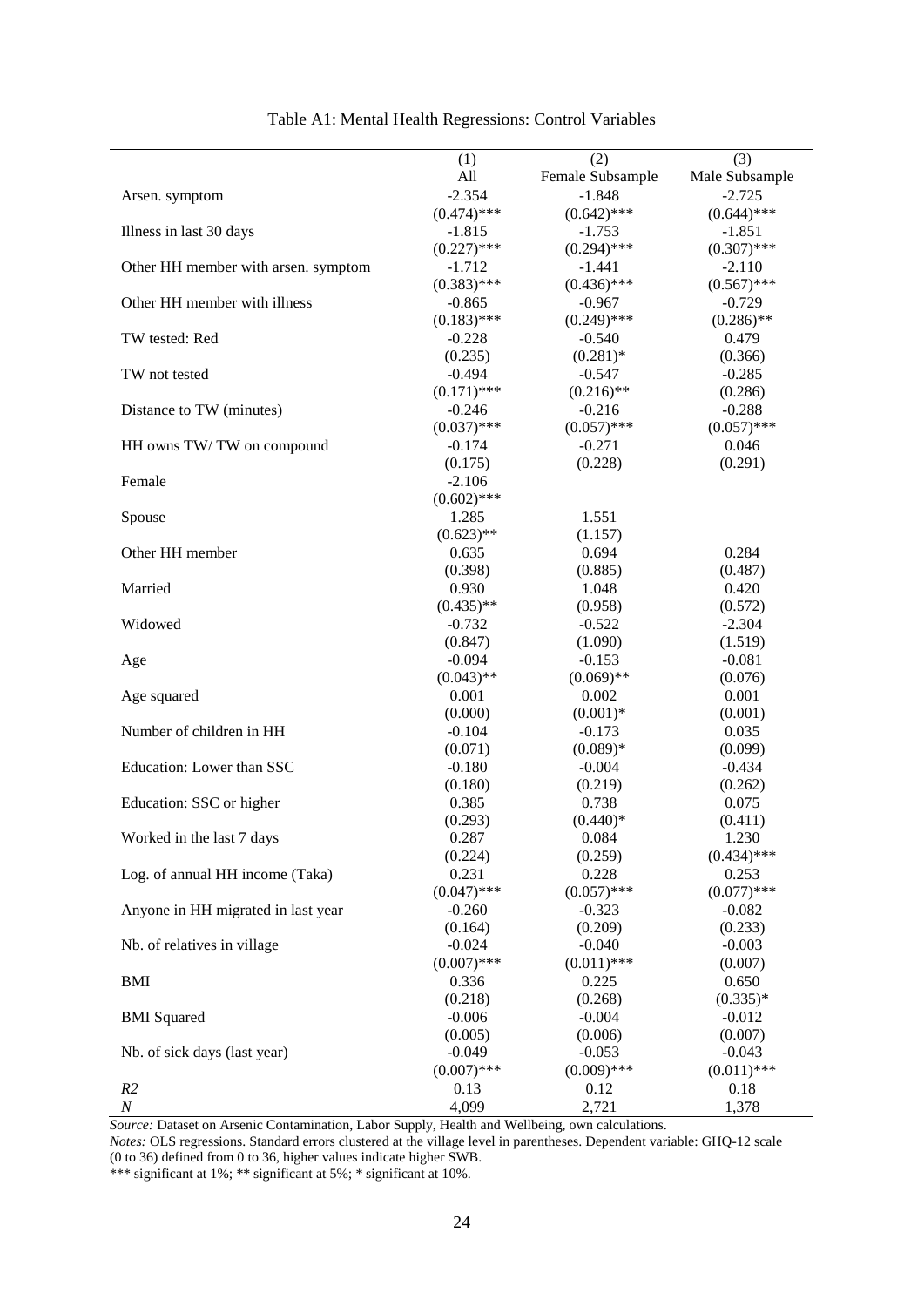| Table A2: Descriptive Statistics of TW History |
|------------------------------------------------|
|------------------------------------------------|

| <b>Variable</b>                                          | <b>Mean</b> | Std. Dev. | Min | <b>Max</b> |
|----------------------------------------------------------|-------------|-----------|-----|------------|
| Arsenic level of the nearest TW in 1998                  | 0.001       | 0.001     | 0   |            |
| Switched after 1998                                      | 0.777       | 0.416     | 0   |            |
| Difference betw. distance of closest TW in 1998 and 2003 | 0.109       | 0.581     | 0   | 6          |
| Difference betw. distance of closest TW in 2003 and 2014 | 0.363       | 3.436     | 0   | 43         |
| Arsenic level in closest 1998 TW above 50 $\mu$ g/L      | 0.584       | 0.493     | 0   |            |
| Arsenic level in closest 2003 TW above 50 $\mu$ g/L      | 0.609       | 0.488     | 0   |            |
| Arsenic level in closest 1998 TW above 100 µg/L          | 0.352       | 0.478     | 0   |            |
| Arsenic level in closest 1998 TW above 200 µg/L          | 0.228       | 0.420     | 0   |            |
|                                                          |             | 3.756     |     |            |

*Source:* Dataset on Arsenic Contamination, Labor Supply, Health and Wellbeing, own calculations. *Notes:* The minimum values for the variables 'Difference betw. distance of closest TW in 1998 (2003) and 2003 (2014)' are marginally below zero.

|                              |                | <b>Negative Phrased Items</b> | <b>Positive Phrased Items</b> |               |  |
|------------------------------|----------------|-------------------------------|-------------------------------|---------------|--|
|                              | (1)            | (2)                           | (3)                           | (4)           |  |
| Arsen. symptom               | $-1.262$       | $-1.278$                      | $-0.915$                      | $-0.817$      |  |
|                              | $(0.279)$ ***  | $(0.286)$ ***                 | $(0.207)$ ***                 | $(0.197)$ *** |  |
| Illness in last 30 days      | $-0.963$       | $-0.964$                      | $-0.668$                      | $-0.606$      |  |
|                              | $(0.156)$ ***  | $(0.154)$ ***                 | $(0.087)$ ***                 | $(0.088)$ *** |  |
| Other HH member with arsen.  | $-0.626$       | $-0.599$                      | $-0.695$                      | $-0.636$      |  |
| symptom                      | $(0.216)$ ***  | $(0.213)$ ***                 | $(0.165)$ ***                 | $(0.160)$ *** |  |
| Other HH member with illness | $-0.557$       | $-0.557$                      | $-0.262$                      | $-0.243$      |  |
|                              | $(0.119)$ ***  | $(0.128)$ ***                 | $(0.072)$ ***                 | $(0.075)$ *** |  |
| TW tested: Red               | $-0.198$       | $-0.237$                      | $-0.123$                      | $-0.062$      |  |
|                              | (0.156)        | (0.164)                       | (0.087)                       | (0.093)       |  |
| TW not tested                | $-0.307$       | $-0.319$                      | $-0.110$                      | $-0.082$      |  |
|                              | $(0.114)$ ***  | $(0.113)$ ***                 | (0.068)                       | (0.070)       |  |
| Distance to TW (minutes)     | $-0.170$       | $-0.093$                      | $-0.067$                      | $-0.055$      |  |
|                              | $(0.025)$ ***  | $(0.028)$ ***                 | $(0.018)$ ***                 | $(0.020)$ *** |  |
| <b>Control Variables</b>     | <b>Yes</b>     | <b>Yes</b>                    | Yes                           | Yes           |  |
| Village Fixed Effects        | N <sub>0</sub> | <b>Yes</b>                    | N <sub>0</sub>                | Yes           |  |
| $R^2$                        | 0.10           | 0.17                          | 0.11                          | 0.19          |  |
| $\boldsymbol{N}$             | 4,099          | 4,099                         | 4,099                         | 4,099         |  |

Table A3: Negative vs. Positive Phrasing in GHQ-12 Questions

*Source:* Dataset on Arsenic Contamination, Labor Supply, Health and Wellbeing, own calculations.

*Notes:* OLS regressions. Standard errors clustered at the village level in parentheses. Dependent variable in (1) and (2): negatively phrased GHQ-12 items, defined from 0 to 18, higher values indicate higher SWB. Negatively phrased items include: Lost much sleep over worry, constantly under strain, couldn't overcome difficulties, feeling unhappy/depressed, losing confidence in yourself, thinking of yourself as a worthless person. Dependent variable in (3) and (4): positively phrased GHQ-12 items, defined from 0 to 18, higher values indicate higher SWB. Positively phrased items include: Able to concentrate, felt that you are playing a useful part in things, capable of making decisions, enjoy day-to-day activities, able to face up to your problems, and feeling happy, all things considered. For the list of control variables, see Table A1. \*\*\* significant at 1%; \*\* significant at 5%; \* significant at 10%.